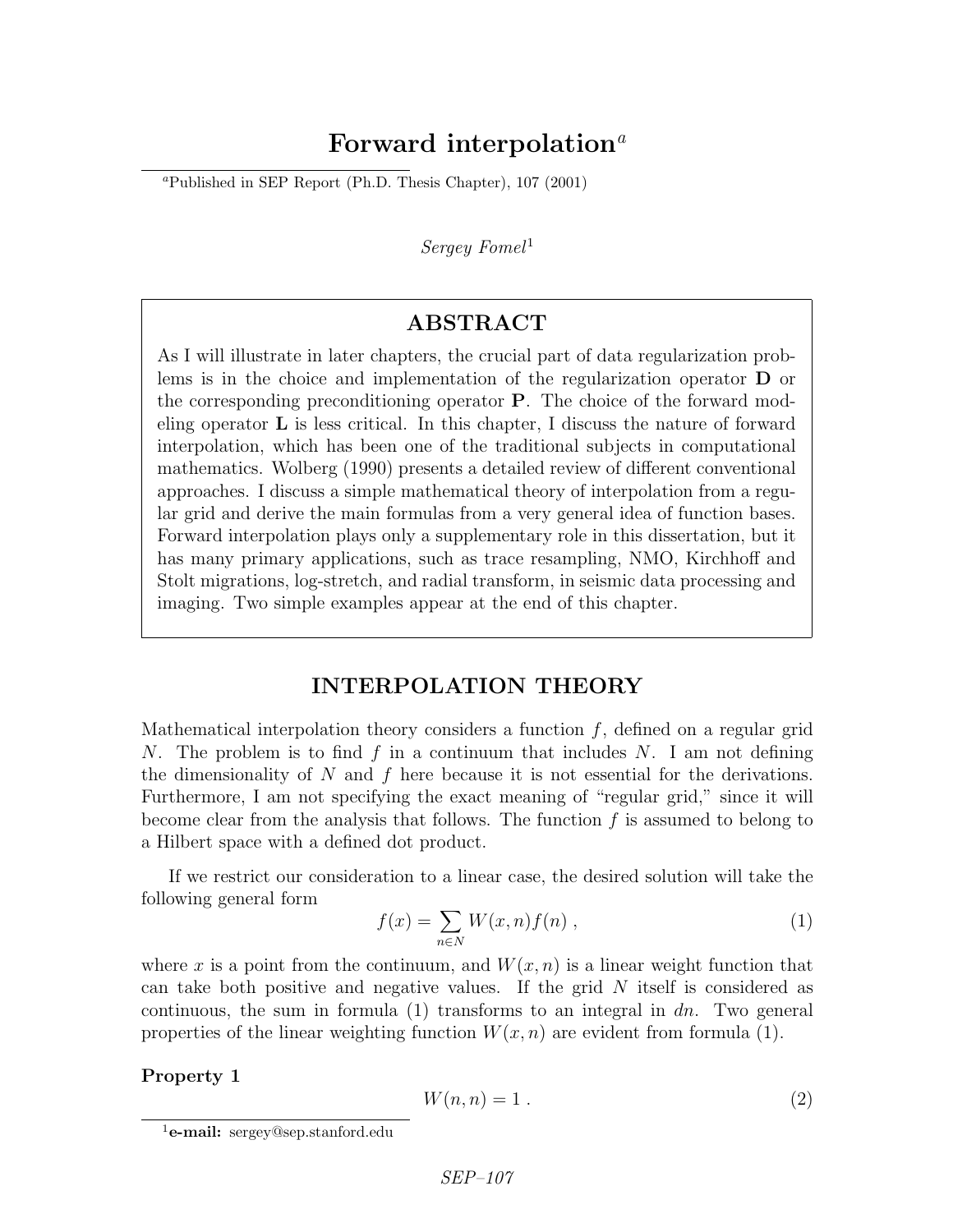Equality (2) is necessary to assure that the interpolation of a single spike at some point *n* does not change the value  $f(n)$  at the spike.

#### Property 2

$$
\sum_{n \in N} W(x, n) = 1. \tag{3}
$$

This property is the normalization condition. Formula (3) assures that interpolation of a constant function  $f(n)$  remains constant.

One classic example of the interpolation weight  $W(x, n)$  is the Lagrange polynomial, which has the form

$$
W(x, n) = \prod_{i \neq n} \frac{(x - i)}{(n - i)} \,. \tag{4}
$$

The Lagrange interpolation provides a unique polynomial, which goes exactly through the data points  $f(n)^2$ . The local 1-point Lagrange interpolation is equivalent to the nearest-neighbor interpolation, defined by the formula

$$
W(x,n) = \begin{cases} 1, & \text{for} \\ 0, & \text{otherwise} \end{cases} \quad n - 1/2 \le x < n + 1/2 \tag{5}
$$

Likewise, the local 2-point Lagrange interpolation is equivalent to the linear interpolation, defined by the formula

$$
W(x,n) = \begin{cases} 1 - |x - n|, & \text{for} \quad n - 1 \le x < n + 1 \\ 0, & \text{otherwise} \end{cases} \tag{6}
$$

Because of their simplicity, the nearest-neighbor and linear interpolation methods are very practical and easy to apply. Their accuracy is, however, limited and may be inadequate for interpolating high-frequency signals. The shapes of interpolants (5) and (6) and their spectra are plotted in Figures 1 and 2. The spectral plots show that both interpolants act as low-pass filters, preventing the high-frequency energy from being correctly interpolated.

The Lagrange interpolants of higher order correspond to more complicated polynomials. Another popular practical approach is cubic convolution (Keys, 1981). The cubic convolution interpolant is a local piece-wise cubic function:

$$
W(x,n) = \begin{cases} 3/2|x-n|^3 - 5/2|x-n|^2 + 1, & \text{for } 0 \le |x-n| < 1\\ -1/2|x-n|^3 + 5/2|x-n|^2 - 4|x-n| + 2, & \text{for } 1 \le |x-n| < 2\\ 0, & \text{otherwise} \end{cases}
$$
(7)

The shapes of interpolant (7) and its spectrum are plotted in Figure 3.

<sup>&</sup>lt;sup>2</sup>It is interesting to note that the interpolation and finite-difference filters developed by Karrenbach (1995) from a general approach of self-similar operators reduce to a localized form of Lagrange polynomials.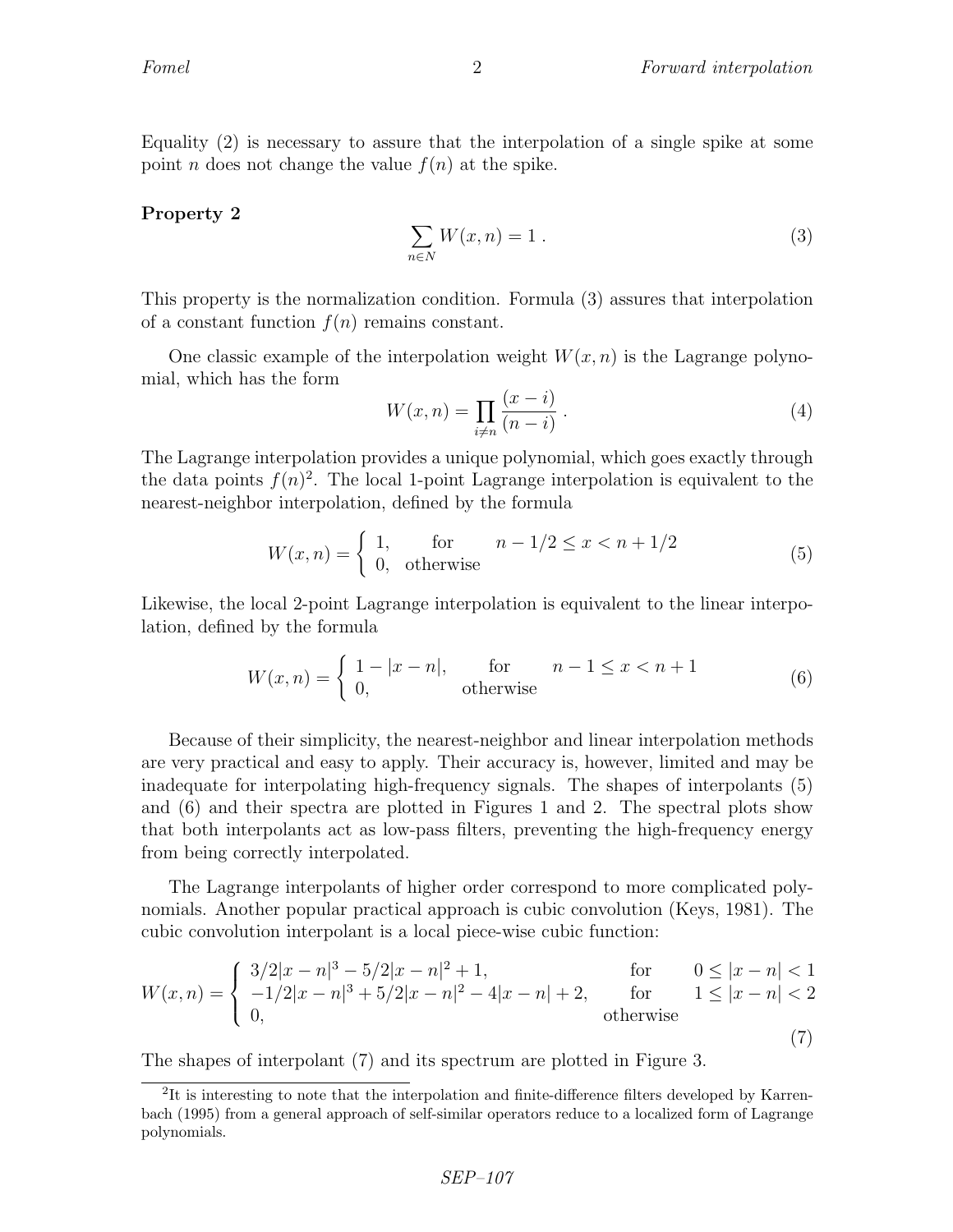

Figure 1: Nearest-neighbor interpolant (left) and its spectrum (right).



Figure 2: Linear interpolant (left) and its spectrum (right).



Figure 3: Cubic-convolution interpolant (left) and its spectrum (right).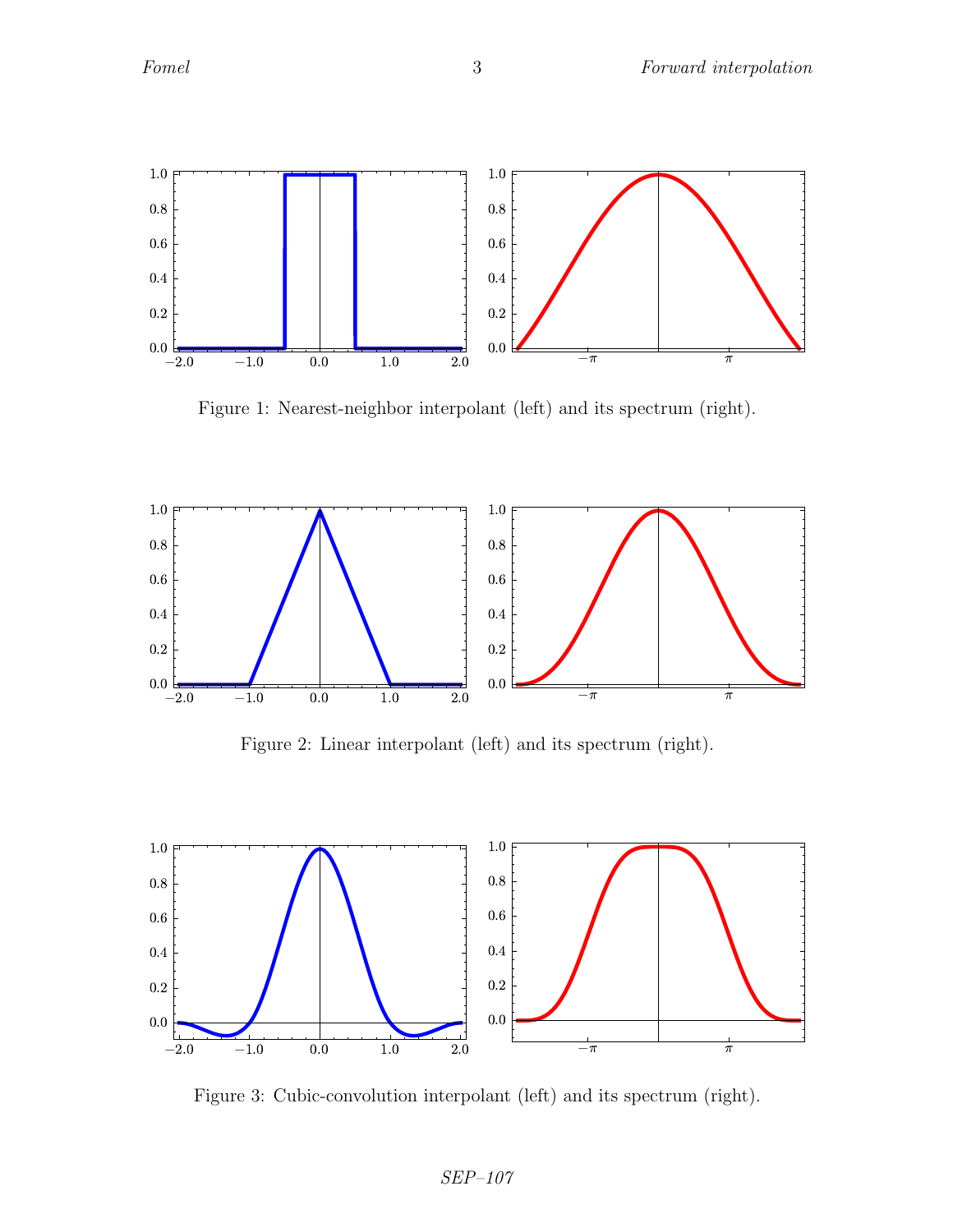I compare the accuracy of different forward interpolation methods on a onedimensional signal shown in Figure 4. The ideal signal has an exponential amplitude decay and a quadratic frequency increase from the center towards the edges. It is sampled at a regular 50-point grid and interpolated to 500 regularly sampled locations. The interpolation result is compared with the ideal one. Figures 5 and 6 show the interpolation error steadily decreasing as we proceed from 1-point nearest-neighbor to 2-point linear and 4-point cubic-convolution interpolation. At the same time, the cost of interpolation grows proportionally to the interpolant length.

Figure 4: One-dimensional test signal. Top: ideal. Bottom: sampled at 50 regularly spaced points. The bottom plot is the input in a forward interpolation test.



Figure 5: Interpolation error of the nearest-neighbor interpolant (dashed line) compared to that of the linear interpolant (solid line).

## FUNCTION BASIS

A particular form of the solution (1) arises from assuming the existence of a basis function set  $\{\psi_k(x)\}\$ ,  $k \in K$ , such that the function  $f(x)$  can be represented by a linear combination of the basis functions in the set, as follows:

$$
f(x) = \sum_{k \in K} c_k \psi_k(x) . \tag{8}
$$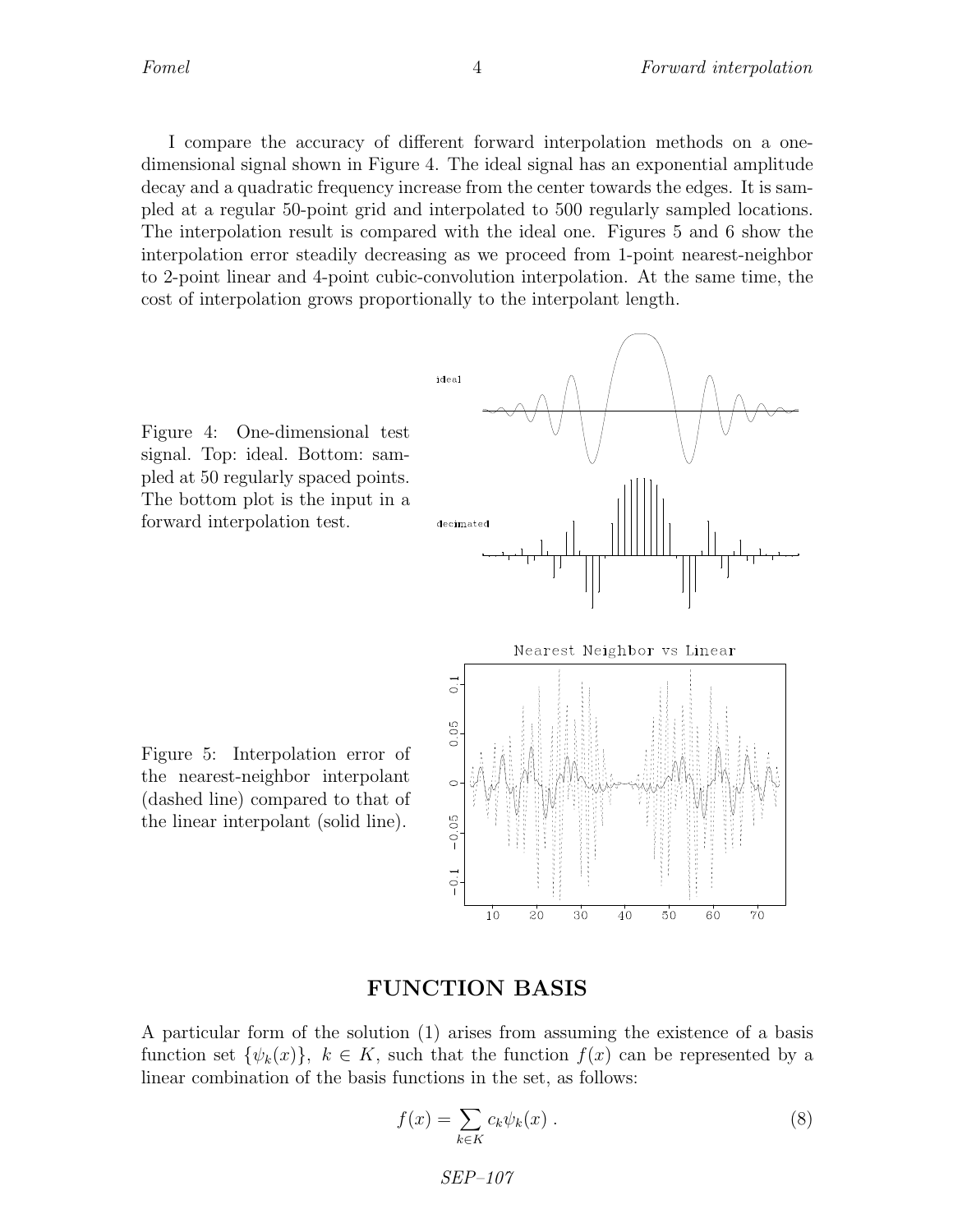

Figure 6: Interpolation error of the linear interpolant (dashed line) compared to that of the cubic convolution interpolant (solid line).

We can find the linear coefficients  $c_k$  by multiplying both sides of equation (8) by one of the basis functions (e.g.  $\psi_i(x)$ ). Inverting the equality

$$
(\psi_j(x), f(x)) = \sum_{k \in K} c_k \Psi_{jk} , \qquad (9)
$$

where the parentheses denote the dot product, and

$$
\Psi_{jk} = (\psi_j(x), \psi_k(x)), \qquad (10)
$$

leads to the following explicit expression for the coefficients  $c_k$ :

$$
c_k = \sum_{j \in K} \Psi_{kj}^{-1} (\psi_j(x), f(x)) . \tag{11}
$$

Here  $\Psi_{kj}^{-1}$  refers to the kj component of the matrix, which is the inverse of  $\Psi$ . The matrix  $\Psi$  is invertible as long as the basis set of functions is linearly independent. In the special case of an orthonormal basis,  $\Psi$  reduces to the identity matrix:

$$
\Psi_{jk} = \Psi_{kj}^{-1} = \delta_{jk} \ . \tag{12}
$$

Equation (11) is a least-squares estimate of the coefficients  $c_k$ : one can alternatively derive it by minimizing the least-squares norm of the difference between  $f(x)$ and the linear decomposition  $(8)$ . For a given set of basis functions, equation  $(11)$ approximates the function  $f(x)$  in formula (1) in the least-squares sense.

#### SOLUTION

The usual (although not unique) mathematical definition of the continuous dot product is

$$
(f_1, f_2) = \int \bar{f}_1(x) f_2(x) dx , \qquad (13)
$$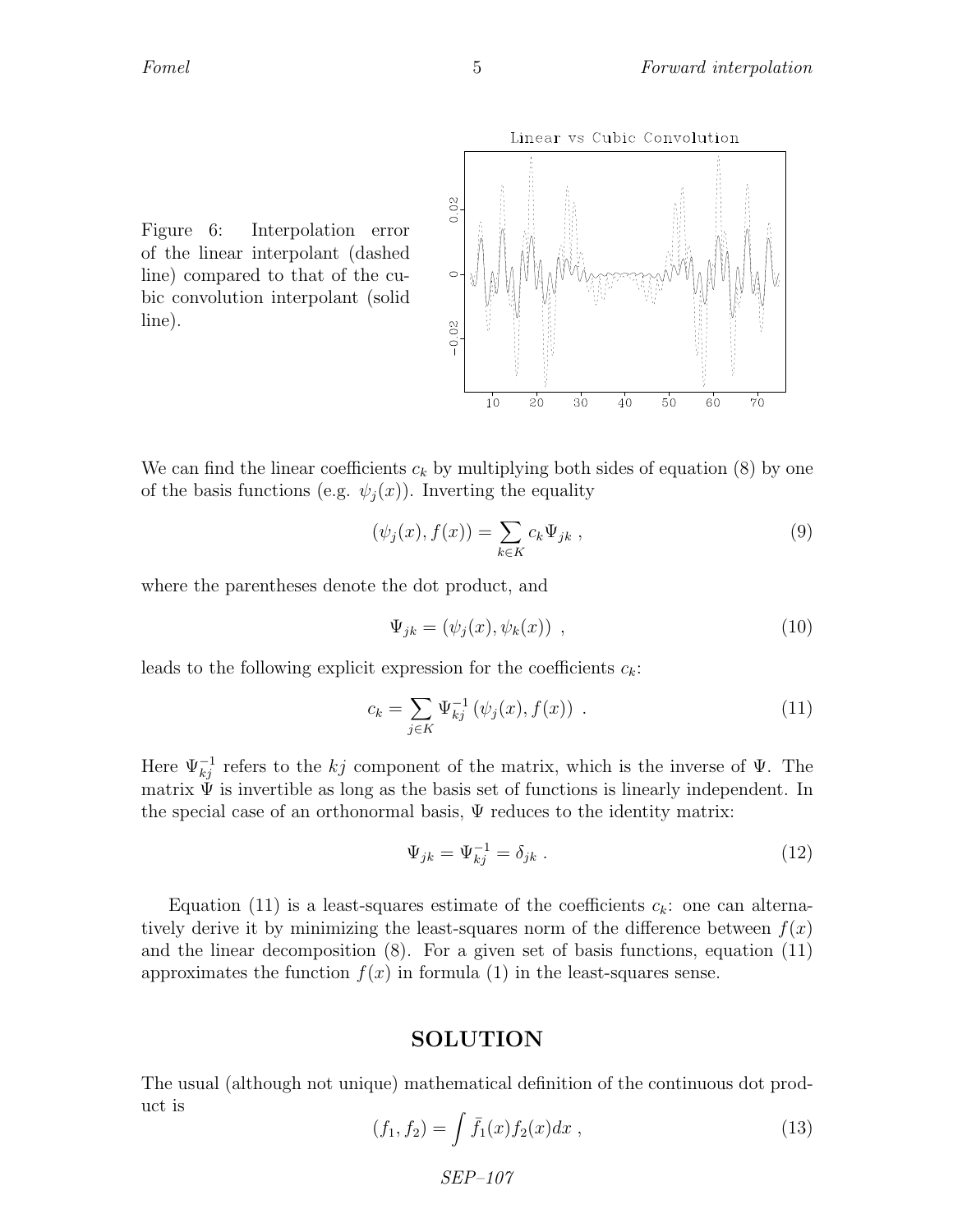where the bar over  $f_1$  stands for complex conjugate (in the case of complex-valued functions). Applying definition (13) to the dot product in equation (11) and approximating the integral by a finite sum on the regular grid  $N$ , we arrive at the approximate equality

$$
(\psi_j(x), f(x)) = \int \bar{\psi}_j(x) f(x) dx \approx \sum_{n \in N} \bar{\psi}_j(n) f(n) . \tag{14}
$$

We can consider equation (14) not only as a useful approximation, but also as an implicit definition of the regular grid. Grid regularity means that approximation (14) is possible. According to this definition, the more regular the grid is, the more accurate is the approximation.

Substituting equality (14) into equations (11) and (8) yields a solution to the interpolation problem. The solution takes the form of equation (1) with

$$
W(x, n) = \sum_{k \in K} \sum_{j \in K} \Psi_{kj}^{-1} \psi_k(x) \bar{\psi}_j(n) .
$$
 (15)

We have found a constructive way of creating the linear interpolation operator from a specified set of basis functions.

It is important to note that the adjoint of the linear operator in formula (1) is the continuous dot product of the functions  $W(x, n)$  and  $f(x)$ . This simple observation follows from the definition of the adjoint operator and the simple equality

$$
\left(f_1(x), \sum_{n \in N} W(x, n) f_2(n)\right) = \sum_{n \in N} f_2(n) \left(f_1(x), W(x, n)\right) = \left(\left(W(x, n), f_1(x)\right), f_2(n)\right). \tag{16}
$$

In the final equality, we have assumed that the discrete dot product is defined by the sum

$$
(f_1(n), f_2(n)) = \sum_{n \in N} \bar{f}_1(n) f_2(n) . \qquad (17)
$$

Applying the adjoint interpolation operator to the function  $f$ , defined with the help of formula (15), and employing formulas (8) and (11), we discover that

$$
(W(x, n), f(x)) = \sum_{k \in K} \sum_{j \in K} \Psi_{kj}^{-1} \overline{\psi}_j(n) \left( \psi_k(x), f(x) \right) =
$$
  

$$
\sum_{j \in K} \overline{\psi}_j(n) \sum_{k \in K} \Psi_{jk}^{-1} \left( \psi_k(x), f(x) \right) = \sum_{j \in K} c_j \psi_j(n) = f(n).
$$
 (18)

This remarkable result shows that although the forward linear interpolation is based on approximation (14), the adjoint interpolation produces an exact value of  $f(n)!$ The approximate nature of equation (15) reflects the fundamental difference between adjoint and inverse linear operators (Claerbout, 1992).

When adjoint interpolation is applied to a constant function  $f(x) \equiv 1$ , it is natural to require the constant output  $f(n) = 1$ . This requirement leads to yet another general property of the interpolation functions  $W(x, n)$ :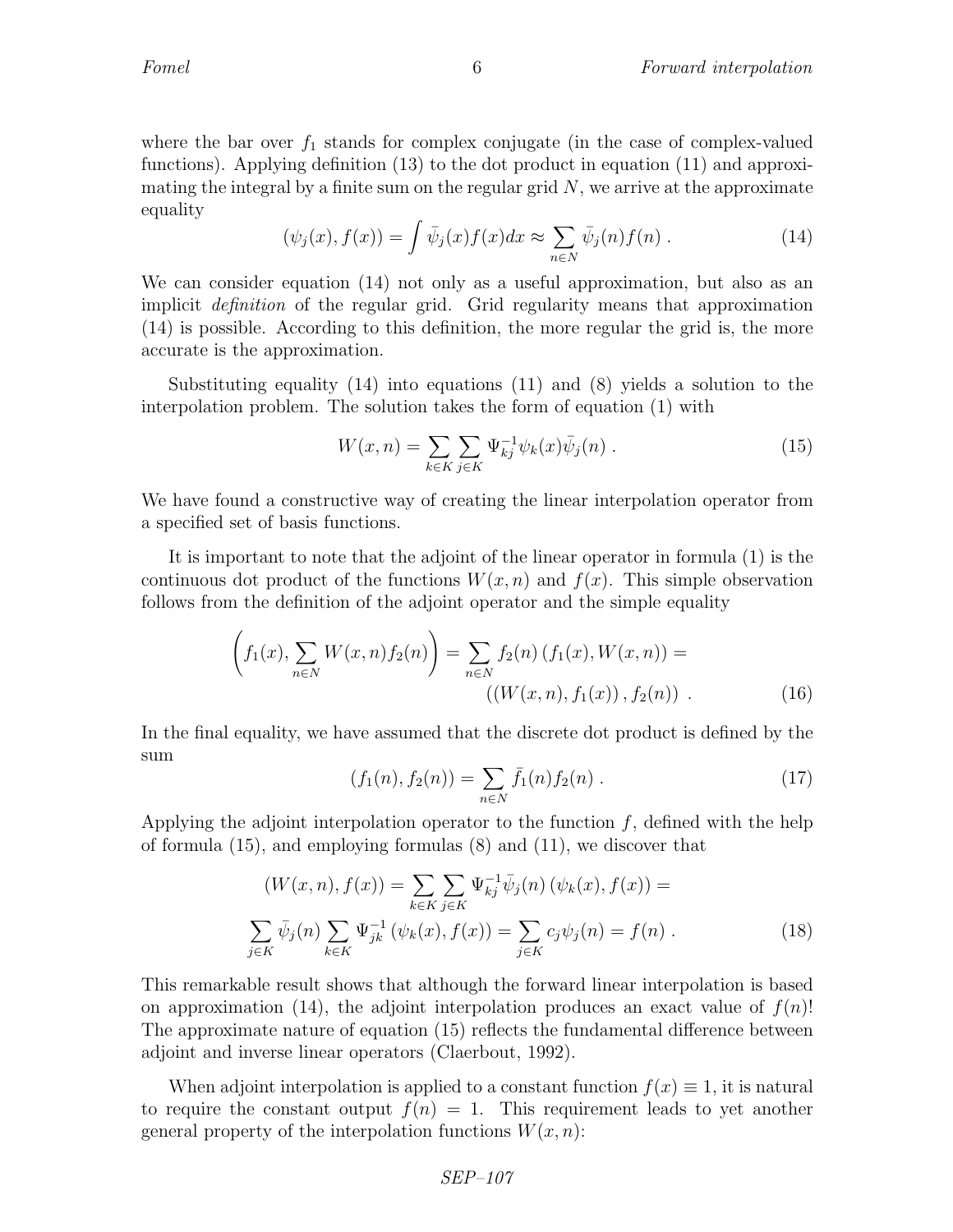#### Property 3

$$
\int W(x,n)dx = 1.
$$
\n(19)

The functional basis approach to interpolation is well developed in the sampling theory (Garcia, 2000). Some classic examples are discussed in the next section.

### INTERPOLATION WITH FOURIER BASIS

To illustrate the general theory with familiar examples, I consider in this section the most famous example of an orthonormal function basis, the Fourier basis of trigonometric functions. What kind of linear interpolation does this basis lead to?

### Continuous Fourier basis

For the continuous Fourier transform, the set of basis functions is defined by

$$
\psi_{\omega}(x) = \frac{1}{\sqrt{2\pi}} e^{i\omega x} \,, \tag{20}
$$

where  $\omega$  is the continuous frequency. For a 1-point sampling interval, the frequency is limited by the Nyquist condition:  $|\omega| \leq \pi$ . In this case, the interpolation function W can be computed from equation (15) to be

$$
W(x,n) = \frac{1}{2\pi} \int_{-\pi}^{\pi} e^{i\omega(x-n)} d\omega = \frac{\sin[\pi(x-n)]}{\pi(x-n)}.
$$
 (21)

The shape of the interpolation function (21) and its spectrum are shown in Figure 7. The spectrum is identically equal to 1 in the Nyquist frequency band.



Figure 7: Sinc interpolant (left) and its spectrum (right).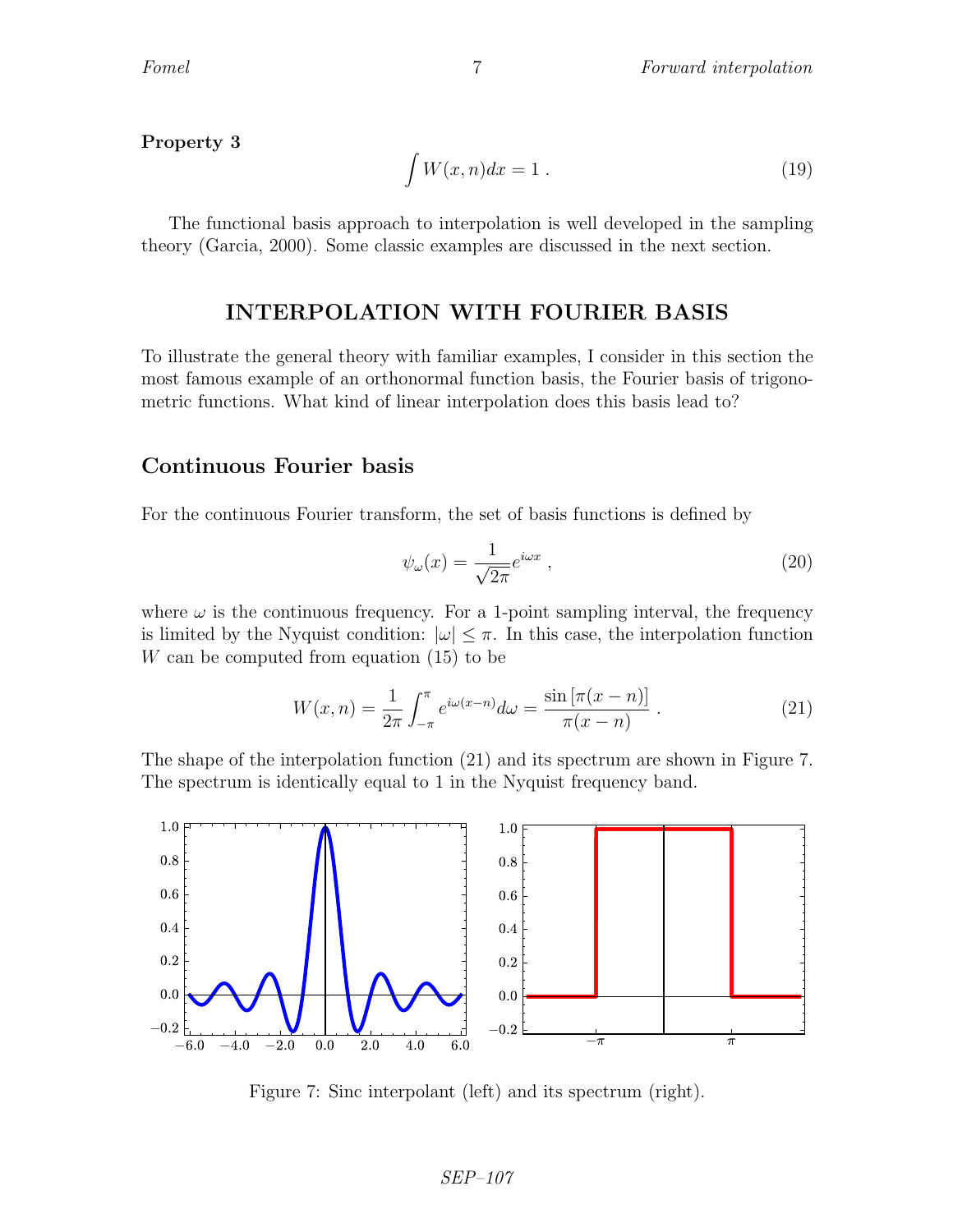Function (21) is well-known as the Shannon sinc interpolant. According to the sampling theorem (Kotel'nikov, 1933; Shannon, 1949), it provides an optimal interpolation for band-limited signals. A known problem prohibiting its practical implementation is the slow decay with  $(x-n)$ , which results in a far too expensive computation. This problem is solved in practice with heuristic tapering (Hale, 1980), such as triangle tapering (Harlan, 1982), or more sophisticated taper windows (Wolberg, 1990). One popular choice is the Kaiser window (Kaiser and Shafer, 1980), which has the form

$$
W(x,n) = \begin{cases} \n\frac{\sin\left[\pi(x-n)\right]}{\pi(x-n)} \frac{I_0\left(a\sqrt{1-\left(\frac{x-n}{N}\right)^2}\right)}{I_0(a)} & \text{for} \qquad n-N < x < n+N \\
0, & \text{otherwise}\n\end{cases} \tag{22}
$$

where  $I_0$  is the zero-order modified Bessel function of the first kind. The Kaiserwindowed sinc interpolant  $(22)$  has the adjustable parameter a, which controls the behavior of its spectrum. I have found empirically the value of  $a = 4$  to provide a spectrum that deviates from 1 by no more than 1% in a relatively wide band.

While the function W from equation (21) automatically satisfies properties  $(3)$ and (19), where both x and n range from  $-\infty$  to  $\infty$ , its tapered version may require additional normalization.

Figure 8 compares the interpolation error of the 8-point Kaiser-tapered sinc interpolant with that of cubic convolution on the example from Figure 4. The accuracy improvement is clearly visible.

Figure 8: Interpolation error of the cubic-convolution interpolant (dashed line) compared to that of an 8-point windowed sinc interpolant (solid line).



The differences among the described forward interpolation methods are also clearly visible from the discrete spectra of the corresponding interpolants. The left plots in Figures 9 and 10 show discrete interpolation responses: the function  $W(x, n)$  for a fixed value of  $x = 0.7$ . The right plots compare the corresponding discrete spectra. Clearly, the spectrum gets flatter and wider as the accuracy of the method increases.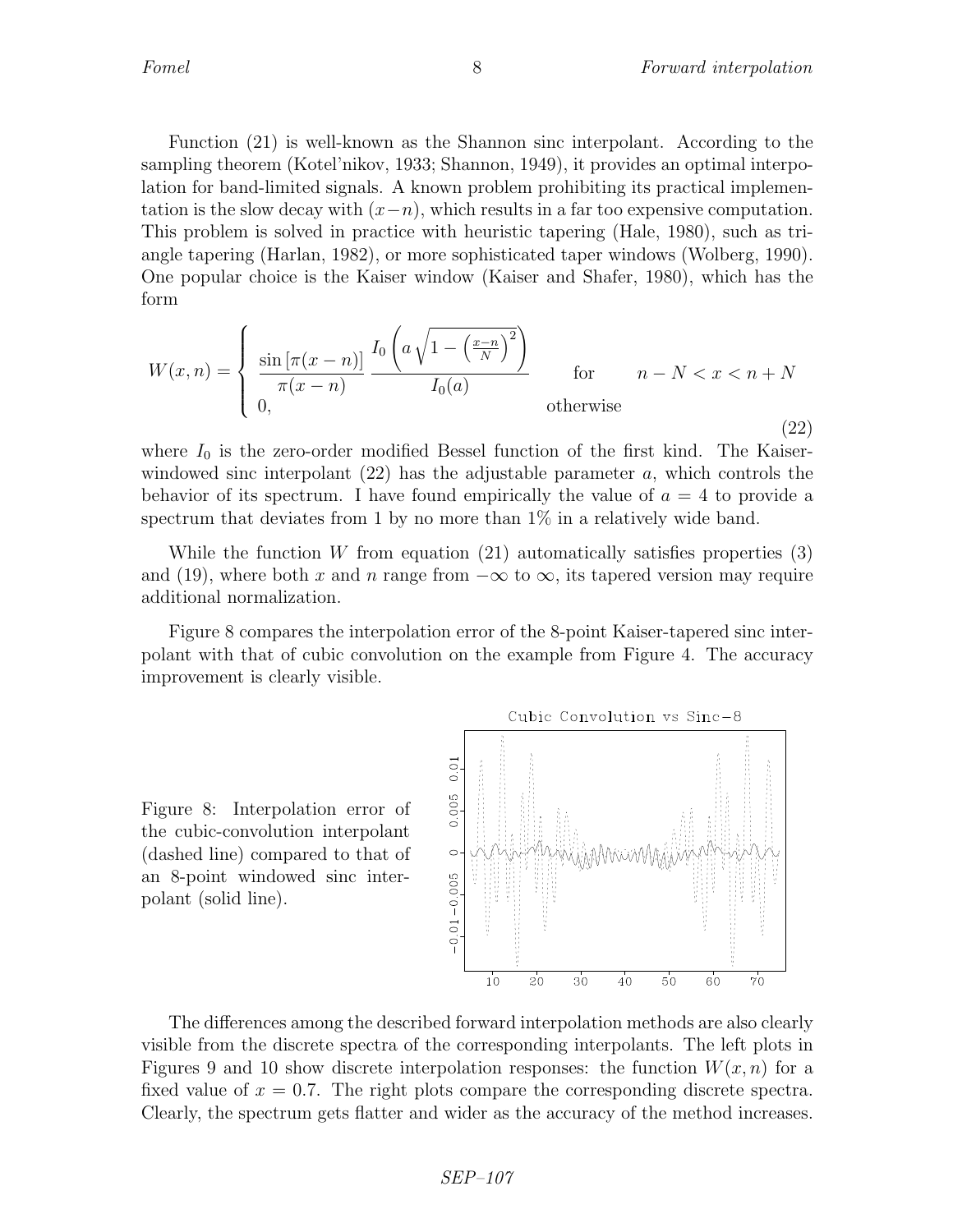

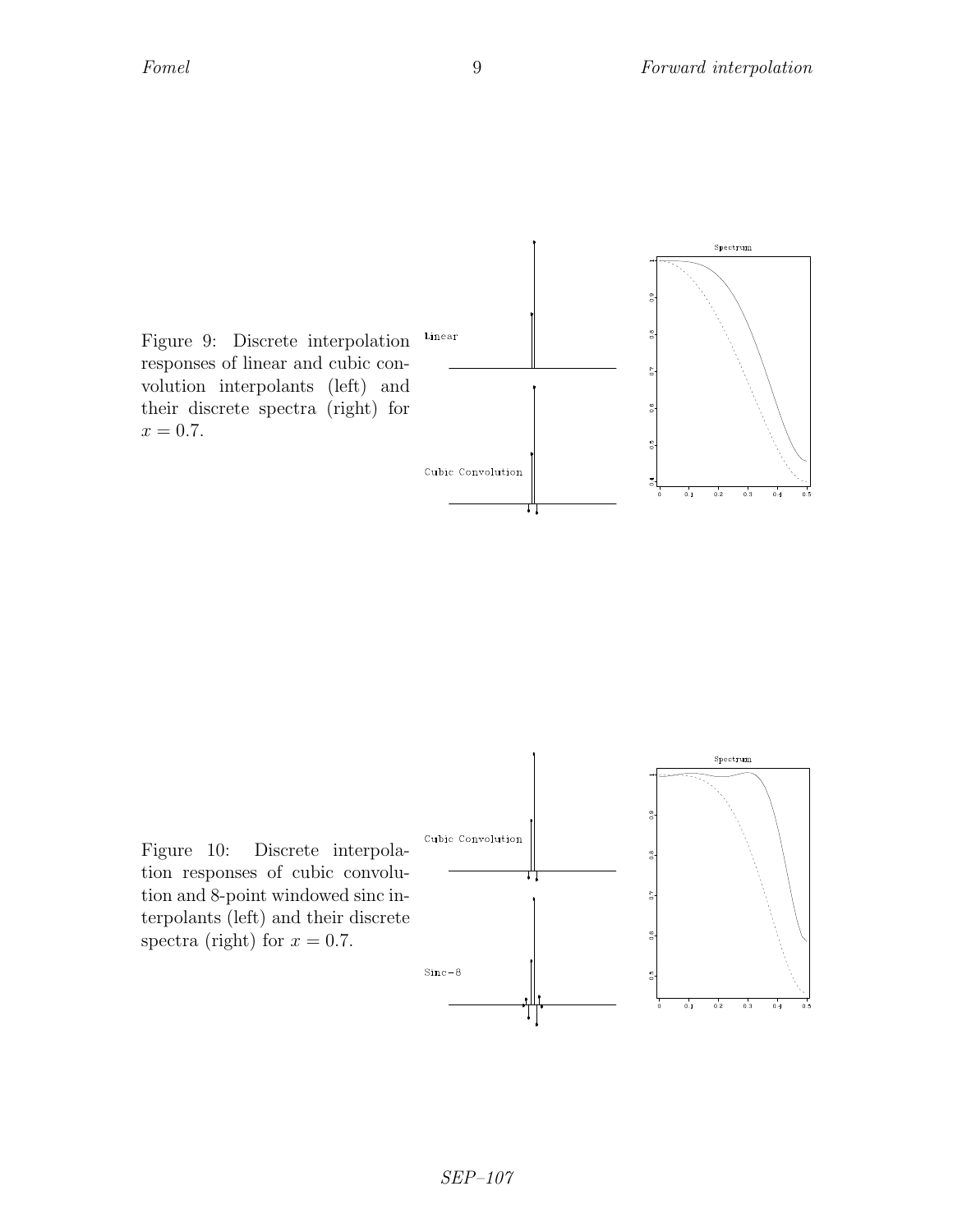### Discrete Fourier basis

Assuming that the range of the variable x is limited in the interval from  $-N$  to N, the discrete Fourier basis (Fast Fourier Transform) employs a set of orthonormal periodic functions

$$
\psi_k(x) = \frac{1}{\sqrt{2N}} e^{i\pi \frac{k}{N}x} \,,\tag{23}
$$

where the discrete frequency index  $k$  also ranges, according to the Nyquist sampling criterion, from  $-N$  to N. The interpolation function is computed from equation (15) to be

$$
W(x,n) = \frac{1}{2N} \sum_{k=-N}^{N-1} e^{i\pi \frac{k}{N}(x-n)} = \frac{1}{2N} e^{-i\pi(x-n)} \left[ 1 + e^{i\pi \frac{x-n}{N}} + \dots + e^{i\pi \frac{2N-1}{N}(x-n)} \right] =
$$
  

$$
\frac{1}{2N} e^{-i\pi(x-n)} \frac{e^{2i\pi(x-n)} - 1}{e^{i\pi \frac{x-n}{N}} - 1} = \frac{1}{2N} e^{-i\pi \frac{x-n}{2N}} \frac{e^{i\pi(x-n)} - e^{-i\pi(x-n)}}{e^{i\pi \frac{x-n}{2N}} - e^{-i\pi \frac{x-n}{2N}}} =
$$
  

$$
e^{-i\pi \frac{x-n}{2N}} \frac{\sin \left[ \pi(x-n) \right]}{2N \sin \left[ \pi(x-n)/2N \right]}.
$$
 (24)

An interpolation function equivalent to (24) has been found by Muir (Lin et al., 1993; Popovici et al., 1993, 1996). It can be considered a tapered version of the sinc interpolant (21) with smooth tapering function

$$
\frac{\pi(x-n)/2N}{\tan\left[\pi(x-n)/2N\right]}
$$

.

Unlike most other tapered-sinc interpolants, Muir's interpolant (24) satisfies not only the obvious property (2), but also properties (3) and (19), where the interpolation function  $W(x, n)$  should be set to zero for x outside the range from  $n - N$  to  $n + N$ . The form of this function is shown in Figure 11.

The development of the mathematical wavelet theory (Daubechies, 1992) has opened the door to a whole universe of orthonormal function bases, different from the Fourier basis. The wavelet theory should find many useful applications in geophysical data interpolation, but exploring this interesting opportunity would go beyond the scope of the present work.

The next section carries the analysis to the continuum and compares the mathematical interpolation theory with the theory of seismic imaging.

### CONTINUOUS CASE AND SEISMIC IMAGING

Of course, the linear theory is not limited to discrete grids. It is interesting to consider the continuous case because of its connection to the linear integral operators commonly used in seismic imaging. Indeed, in the continuous case, linear decomposition (8) takes the form of the integral operator

$$
f(y) = \int m(x)G(y;x)dx , \qquad (25)
$$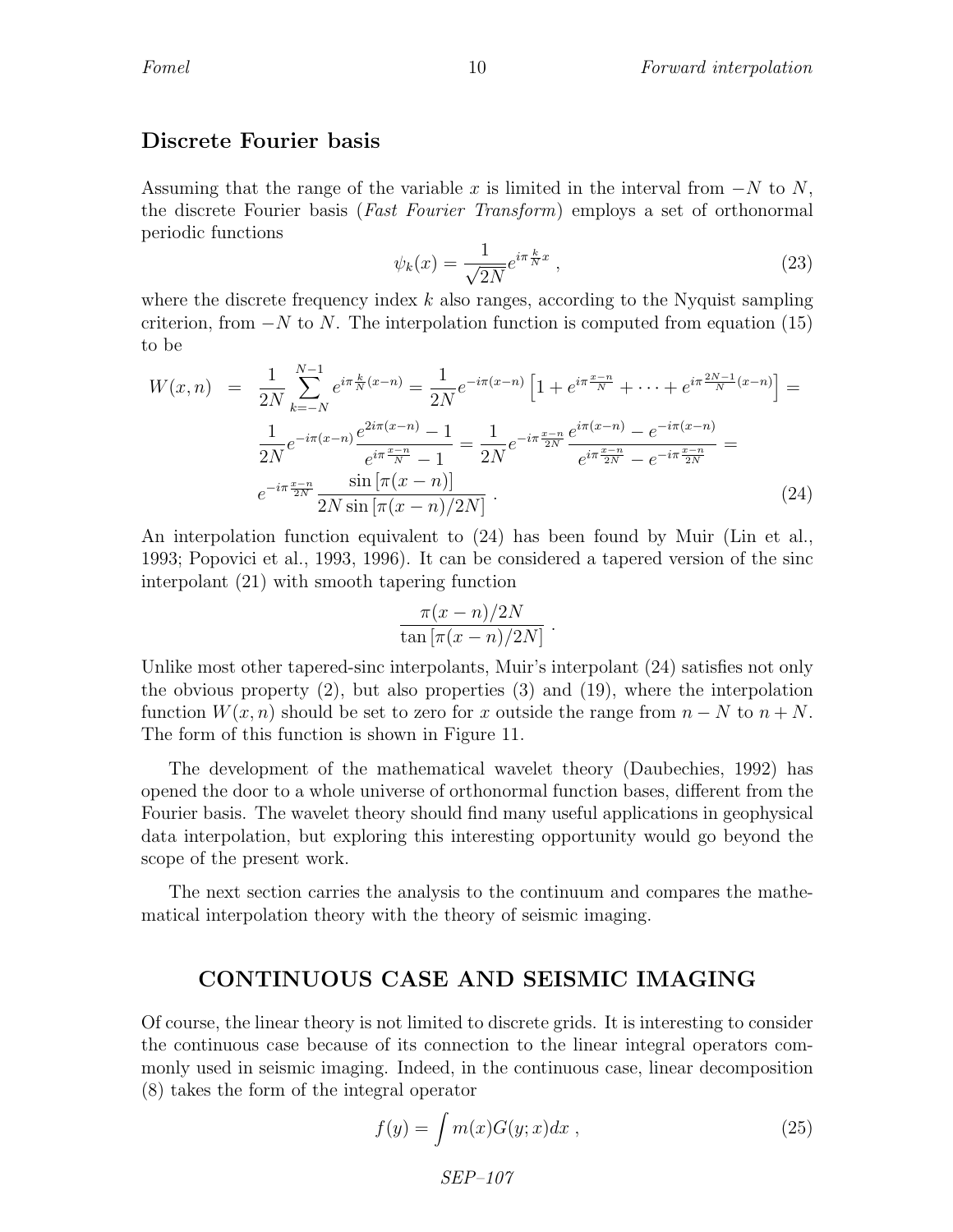

Figure 11: The left plots show the sinc interpolation function. Note the slow decay in  $x$ . The middle shows the effective tapering function of Muir's interpolation; the right is Muir's interpolant. The top is for  $N = 2$  (5-point interpolation); the bottom,  $N = 6$  (13-point interpolation).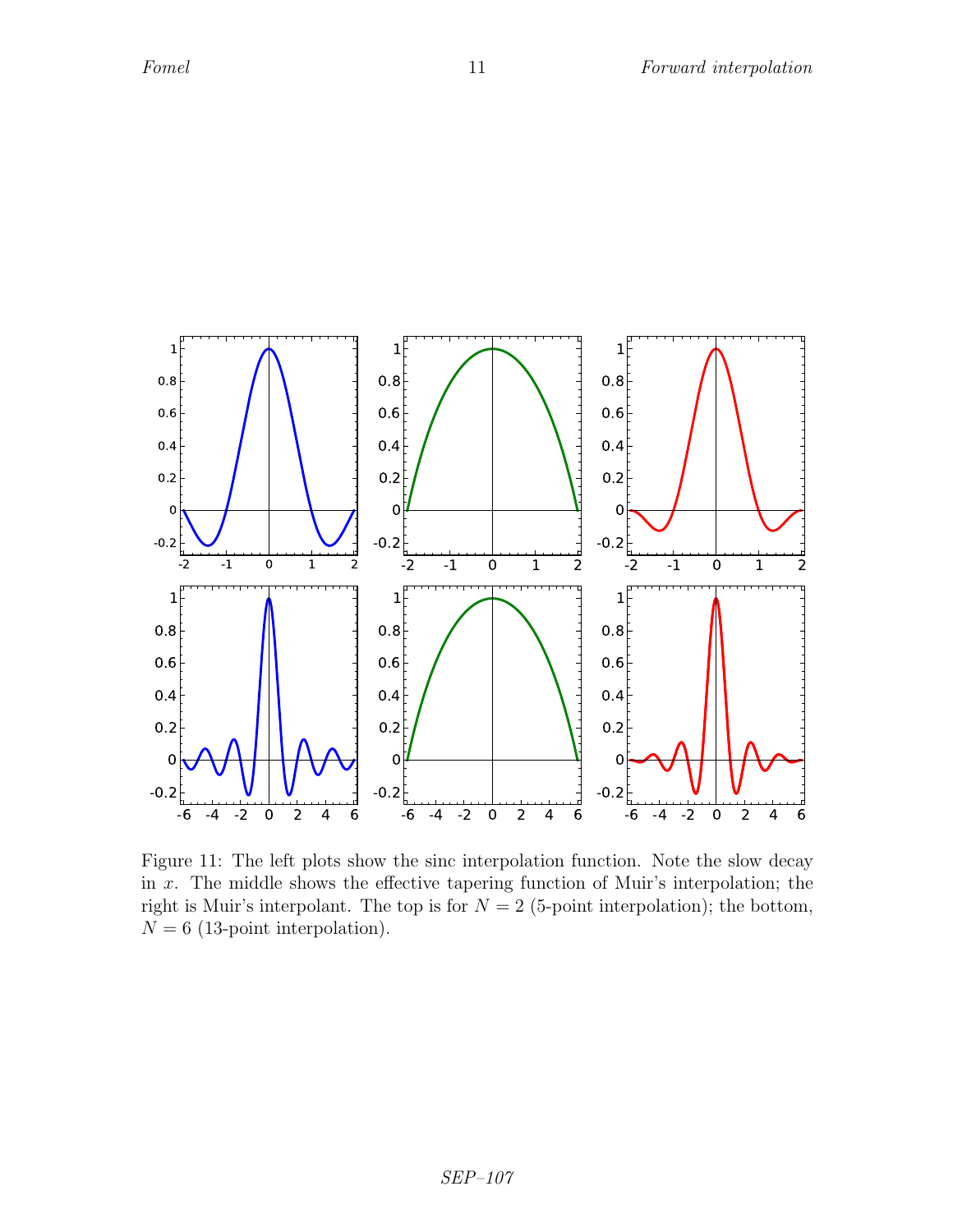where x is a continuous analog of the discrete coefficient k in  $(8)$ , the continuous function  $m(x)$  is analogous to the coefficient  $c_k$ , and  $G(y; x)$  is analogous to one of the basis functions  $\psi_k(x)$ . The linear integral operator in (25) has a mathematical form similar to the form of well-known integral imaging operators, such as Kirchhoff migration or "Kirchhoff" DMO. Function  $G(y; x)$  in this case represents the Green's function (impulse response) of the imaging operator. Linear decomposition of the data into basis functions means decomposing it into the combination of impulse responses ("hyperbolas").

In the continuous case, equation (15) transforms to

$$
W(y,n) = \iint \Psi^{-1}(x_1,x_2)G(y;x_1)\bar{G}(n;x_2)dx_1 dx_2 , \qquad (26)
$$

where  $\Psi^{-1}(x_1, x_2)$  refers to the inverse of the "matrix" operator

$$
\Psi(x_1, x_2) = \int G(y; x_1) \bar{G}(y; x_2) dy . \tag{27}
$$

When the linear operator, defined by equation (25), is *unitary*,

$$
\Psi^{-1}(x_1, x_2) = \delta(x_1 - x_2) , \qquad (28)
$$

and equation (26) simplifies to the single integral

$$
W(y,n) = \int G(y;x)\bar{G}(n;x)dx .
$$
 (29)

With respect to seismic imaging operators, one can recognize in the interpolation operator (29) the generic form of azimuth moveout (Biondi et al., 1996), which is derived either as a cascade of adjoint  $(G(n; y))$  and forward  $(G(x; y))$  DMO or as a cascade of migration  $(G(n; y))$  and modeling  $(G(x; y))$  (Fomel and Biondi, 1995; Biondi et al., 1998). In the first case, the intermediate variable  $y$  corresponds to the space of zero-offset data cube. In the second case, it corresponds to a point in the subsurface.

### Asymptotically pseudo-unitary operators as orthonormal bases

It is interesting to note that many integral operators routinely used in seismic data processing have the form of operator (25) with the Green's function

$$
G(t, \mathbf{y}; z, \mathbf{x}) = \left| \frac{\partial}{\partial t} \right|^{m/2} A(\mathbf{x}; t, \mathbf{y}) \delta(z - \theta(\mathbf{x}; t, \mathbf{y})) \tag{30}
$$

where we have split the variable  $x$  into the one-dimensional component  $z$  (typically depth or time) and the m-dimensional component  $x$  (typically a lateral coordinate with m equal 1 or 2). Similarly, the variable y is split into t and y. The function  $\theta$  represents the *summation path*, which captures the kinematic properties of the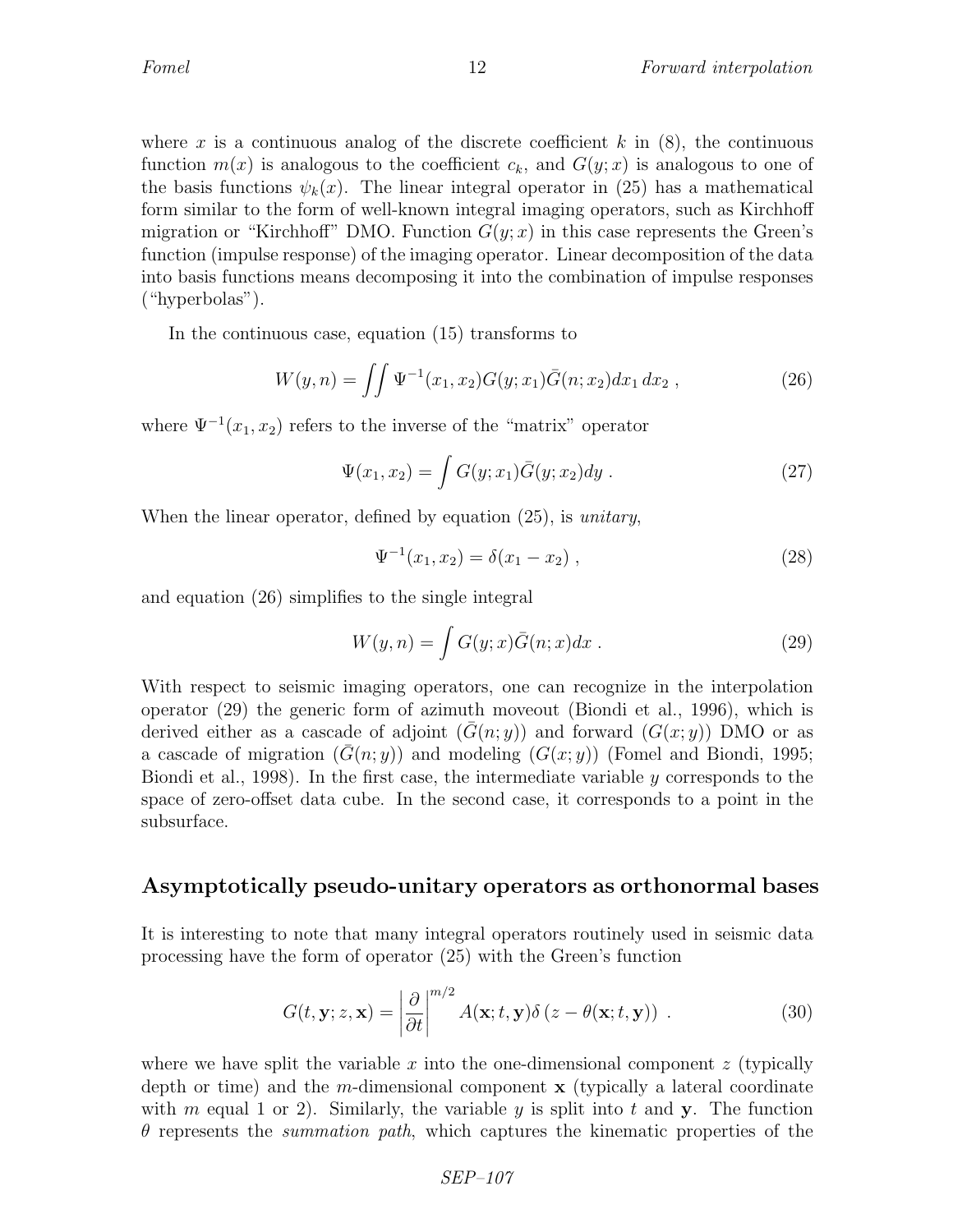operator, and A is the amplitude function. In the case of  $m = 1$ , the fractional  $\text{derivative}$ ∂ ∂t  $\begin{array}{c} \n\end{array}$  $^{m/2}$  is defined as the operator with the frequency response  $(i\omega)^{m/2}$ , where  $\omega$  is the temporal frequency (Samko et al., 1993).

The impulse response (30) is typical for different forms of Kirchhoff migration and datuming as well as for velocity transform, integral offset continuation, DMO, and AMO. Integral operators of that class rarely satisfy the unitarity condition, with the Radon transform (slant stack) being a notable exception. In an earlier paper (Fomel, 1996), I have shown that it is possible to define the amplitude function A for each kinematic path  $\theta$  so that the operator becomes *asymptotically pseudo-unitary*. This means that the adjoint operator coincides with the inverse in the high-frequency (stationary-phase) approximation. Consequently, equation (28) is satisfied to the same asymptotic order.

Using asymptotically pseudo-unitary operators, we can apply formula (29) to find an explicit analytic form of the interpolation function  $W$ , as follows:

$$
W(t, \mathbf{y}; t_n, \mathbf{y}_n) = \iint G(t, \mathbf{y}; z, \mathbf{x}) G(t_n, \mathbf{y}_n; z, \mathbf{x}) dz d\mathbf{x} =
$$

$$
\left| \frac{\partial}{\partial t} \right|^{m/2} \left| \frac{\partial}{\partial t_n} \right|^{m/2} \int A(\mathbf{x}; t, \mathbf{y}) A(\mathbf{x}; t_n, \mathbf{y}_n) \delta(\theta(\mathbf{x}; t, \mathbf{y}) - \theta(\mathbf{x}; t_n, \mathbf{y}_n)) d\mathbf{x}.
$$
(31)

Here the amplitude function  $A$  is defined according to the general theory of asymptotically pseudo-inverse operators as

$$
A = \frac{1}{\left(2\,\pi\right)^{m/2}} \left| F \,\hat{F} \right|^{1/4} \left| \frac{\partial \theta}{\partial t} \right|^{(m+2)/4},\tag{32}
$$

where

$$
F = \frac{\partial \theta}{\partial t} \frac{\partial^2 \theta}{\partial \mathbf{x} \partial \mathbf{y}} - \frac{\partial \theta}{\partial \mathbf{y}} \frac{\partial^2 \theta}{\partial \mathbf{x} \partial t},
$$
(33)

$$
\hat{F} = \frac{\partial \hat{\theta}}{\partial z} \frac{\partial^2 \hat{\theta}}{\partial \mathbf{x} \partial \mathbf{y}} - \frac{\partial \hat{\theta}}{\partial \mathbf{x}} \frac{\partial^2 \hat{\theta}}{\partial y \partial z},
$$
\n(34)

and  $\hat{\theta}(\mathbf{x};t,\mathbf{y})$  is the *dual* summation path, obtained by solving equation  $z = \theta(x;t,y)$ for  $t$  (assuming that an explicit solution is possible).

For a simple example, let us consider the case of zero-offset time migration with a constant velocity v. The summation path  $\theta$  in this case is an ellipse

$$
\theta(\mathbf{x}; t, \mathbf{y}) = \sqrt{t^2 - \frac{(\mathbf{x} - \mathbf{y})^2}{v^2}},
$$
\n(35)

and the dual summation path  $\hat{\theta}$  is a hyperbola

$$
\widehat{\theta}(\mathbf{y}; z, \mathbf{x}) = \sqrt{z^2 + \frac{(\mathbf{x} - \mathbf{y})^2}{v^2}}.
$$
\n(36)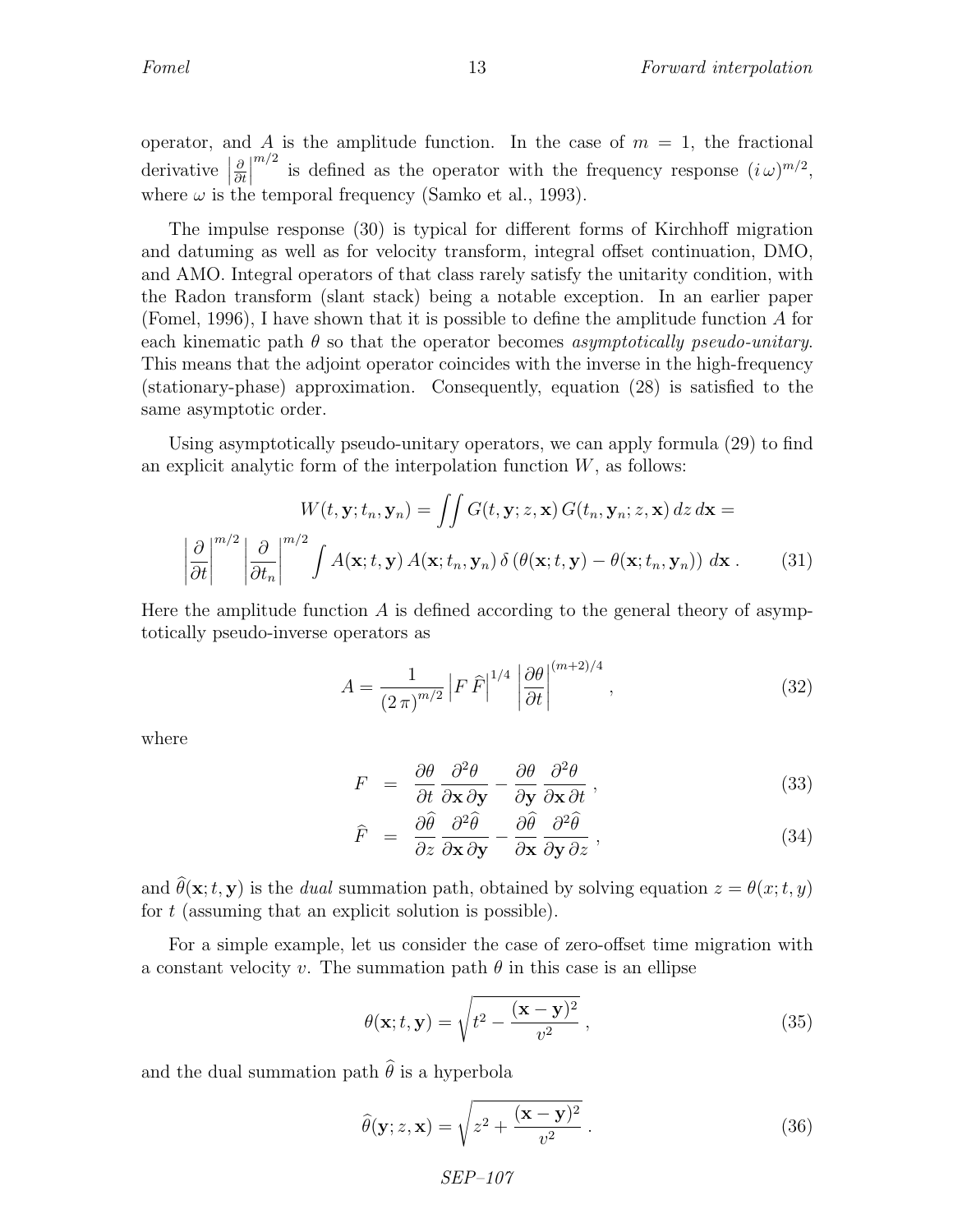The corresponding pseudo-unitary amplitude function is found from formula (32) to be (Fomel, 1996)

$$
A = \frac{1}{(2\pi)^{m/2}} \frac{\sqrt{t/z}}{v^m z^{m/2}}.
$$
 (37)

Substituting formula (37) into (31), we derive the corresponding interpolation function  $\sqrt{2}$  $\sqrt{2}$ 

$$
W(t, \mathbf{y}; t_n, \mathbf{y}_n) = \frac{1}{(2\pi)^m} \left| \frac{\partial}{\partial t} \right|^{m/2} \left| \frac{\partial}{\partial t_n} \right|^{m/2} \int \frac{\sqrt{t \, t_n}}{v^{2m} z^{m+1}} \, \delta(z - z_n) \, d\mathbf{x} \;, \tag{38}
$$

where  $z = \theta(\mathbf{x}; t, \mathbf{y})$ , and  $z_n = \theta(\mathbf{x}; t_n, \mathbf{y}_n)$ . For  $m = 1$  (the two-dimensional case), we can apply the known properties of the delta function to simplify formula (38) further to the form

$$
W = \frac{v}{\pi} \left| \frac{\partial}{\partial t} \right|^{1/2} \left| \frac{\partial}{\partial t_n} \right|^{1/2} \frac{\sqrt{t \, t_n}}{\sqrt{\left[ (\mathbf{y} - \mathbf{y}_n)^2 - v^2 (t - t_n)^2 \right] \left[ v^2 (t + t_n)^2 - (\mathbf{y} - \mathbf{y}_n)^2 \right]}} \,. \tag{39}
$$

The result is an interpolant for zero-offset seismic sections. Like the sinc interpolant in equation (21), which is based on decomposing the signal into sinusoids, equation (39) is based on decomposing the zero-offset section into hyperbolas.

While opening a curious theoretical possibility, seismic imaging interpolants have an undesirable computational complexity. Following the general regularization framework of Chapter ??, I shift the computational emphasis towards appropriately chosen regularization operators discussed in Chapter ??. For the forward interpolation method, all data examples in this dissertation use either the simplest nearest neighbor and linear interpolation or a more accurate B-spline method, described in the next section.

### INTERPOLATION WITH CONVOLUTIONAL BASES

Unser et al. (1993) noticed that the basis function idea has an especially simple implementation if the basis is convolutional and satisfies the equation

$$
\psi_k(x) = \beta(x - k) \tag{40}
$$

In other words, the basis is constructed by integer shifts of a single function  $\beta(x)$ . Substituting expression (40) into equation (8) yields

$$
f(x) = \sum_{k \in K} c_k \beta(x - k) \tag{41}
$$

Evaluating the function  $f(x)$  in equation (41) at an integer value n, we obtain the equation

$$
f(n) = \sum_{k \in K} c_k \beta(n - k) , \qquad (42)
$$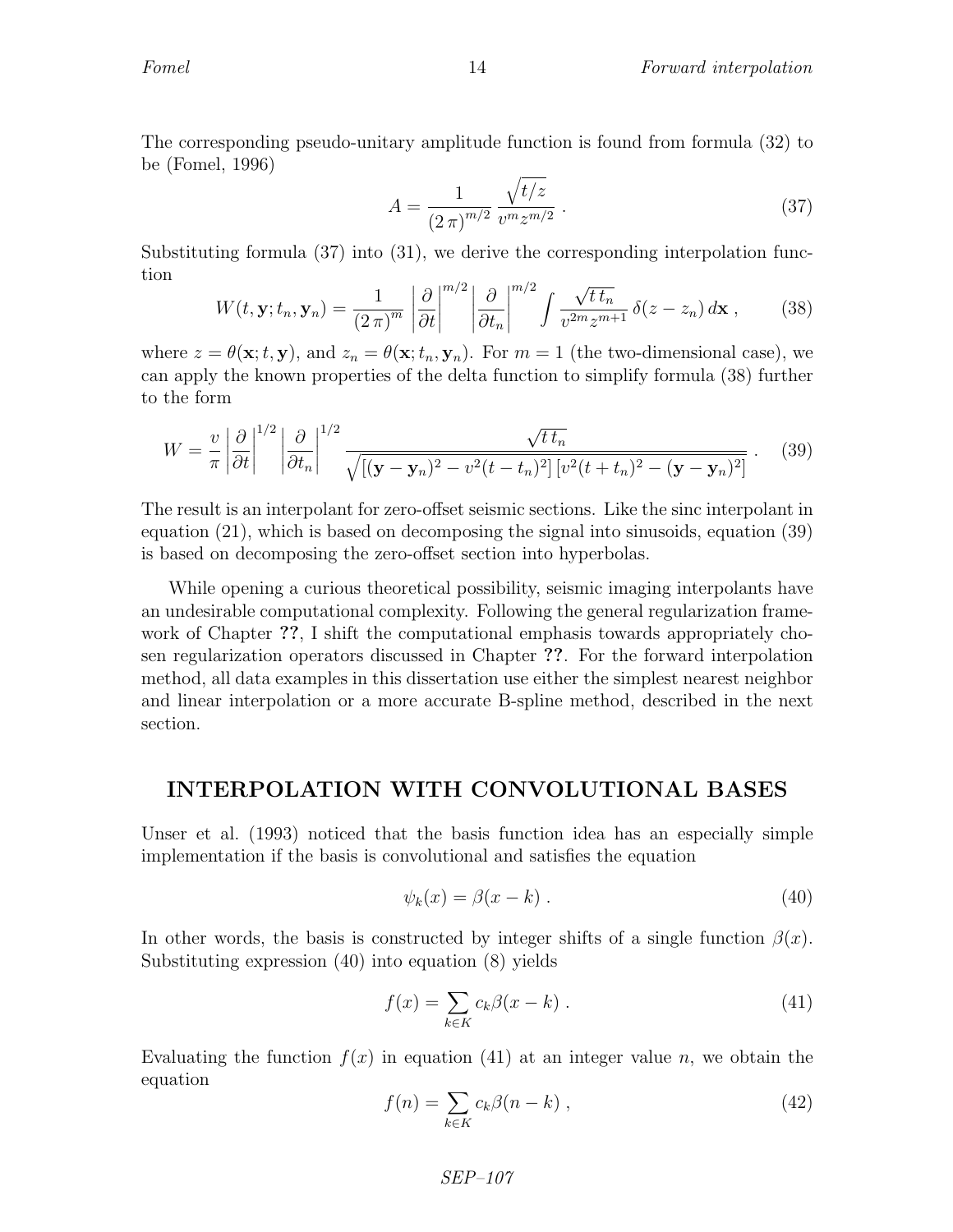which has the exact form of a discrete convolution. The basis function  $\beta(x)$ , evaluated at integer values, is digitally convolved with the vector of basis coefficients to produce the sampled values of the function  $f(x)$ . We can invert equation (42) to obtain the coefficients  $c_k$  from  $f(n)$  by inverse recursive filtering (deconvolution). In the case of a non-causal filter  $\beta(n)$ , an appropriate spectral factorization will be needed prior to applying the recursive filtering.

According to the convolutional basis idea, forward interpolation becomes a twostep procedure. The first step is the direct inversion of equation (42): the basis coefficients  $c_k$  are found by deconvolving the sampled function  $f(n)$  with the factorized filter  $\beta(n)$ . The second step reconstructs the continuous (or arbitrarily sampled) function  $f(x)$  according to formula (41). The two steps could be combined into one, but usually it is more convenient to apply them separately. I show a schematic relationship among different variables in Figure 12.

Figure 12: Schematic relationship among different variables for interpolation with a convolutional basis.



## B-splines

B-splines represent a particular example of a convolutional basis. Because of their compact support and other attractive numerical properties, B-splines are a good choice of the basis set for the forward interpolation problem and related signal processing problems (Unser, 1999). According to Thévenaz et al.  $(2000)$ , they exhibit superior performance for any given order of accuracy in comparison with other methods of similar efficiency.

B-splines of the order 0 and 1 coincide with the nearest neighbor and linear interpolants (5) and (6) respectively. B-splines  $\beta^{n}(x)$  of a higher order n can be defined by a repetitive convolution of the zeroth-order spline  $\beta^{0}(x)$  (the box function) with itself:

$$
\beta^{n}(x) = \underbrace{\beta^{0}(x) * \cdots * \beta^{0}(x)}_{(n+1) \text{ times}}.
$$
\n(43)

There is also the explicit expression

$$
\beta^{n}(x) = \frac{1}{n!} \sum_{k=0}^{n+1} C_{k}^{n+1} (-1)^{k} (x + \frac{n+1}{2} - k)_{+}^{n}, \qquad (44)
$$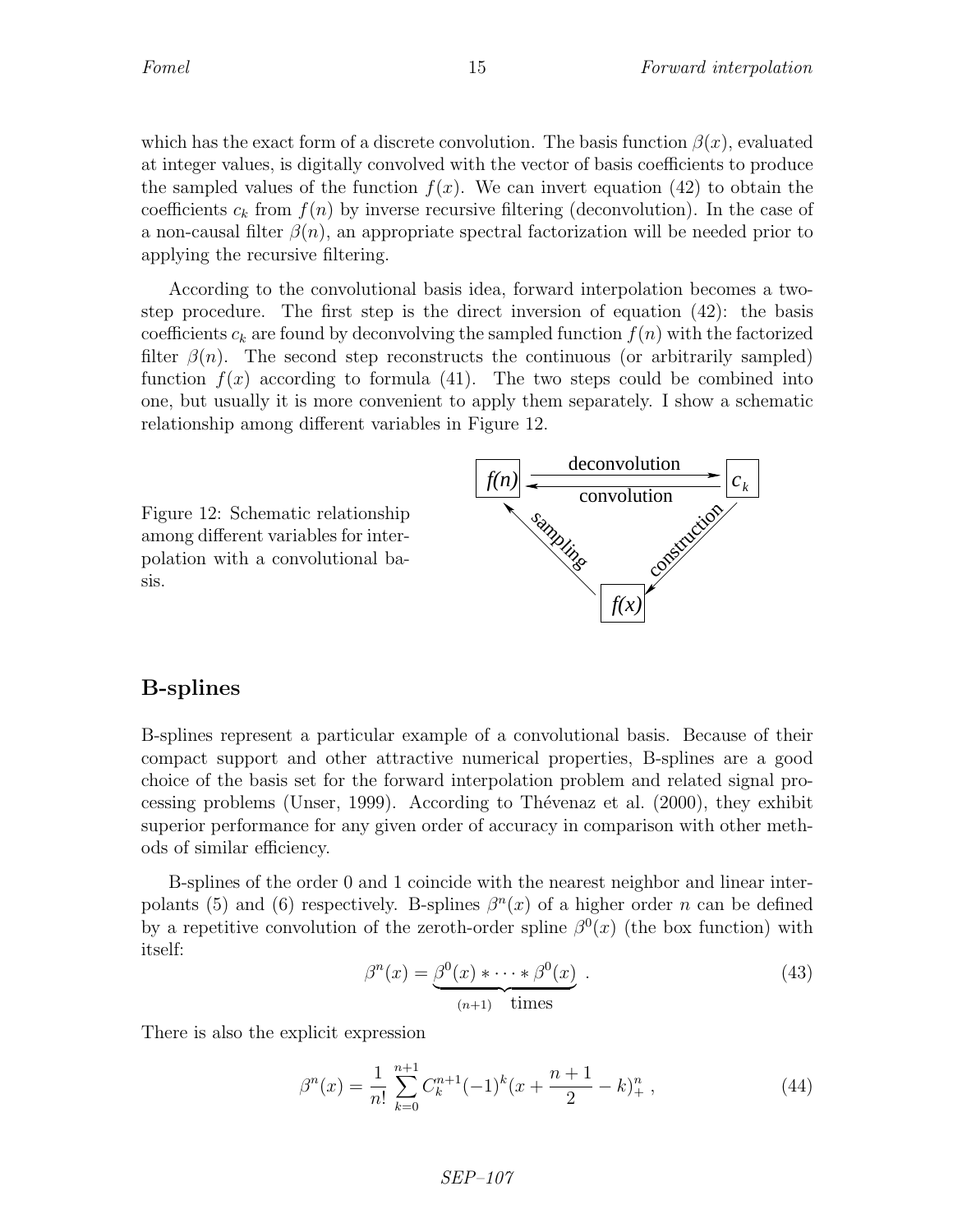which can be proved by induction. Here  $C_k^{n+1}$  are the binomial coefficients, and the function  $x_+$  is defined as follows:

$$
x_{+} = \begin{cases} x, & \text{for} \\ 0, & \text{otherwise} \end{cases} \quad x > 0 \tag{45}
$$

As follows from formula (44), the most commonly used cubic B-spline  $\beta^3(x)$  has the expression

$$
\beta^{3}(x) = \begin{cases}\n\left(4 - 6|x|^{2} + 3|x|^{3}\right) / 6, & \text{for} & 1 > |x| \ge 0 \\
(2 - |x|)^{3} / 6, & \text{for} & 2 > |x| \ge 1 \\
0, & \text{elsewhere}\n\end{cases}
$$
\n(46)

The corresponding discrete filter  $\beta^3(n)$  is a centered 3-point filter with coefficients  $1/6$ ,  $2/3$ , and  $1/6$ . According to the traditional method, deconvolution with this filter is performed as a tridiagonal matrix inversion (de Boor, 1978). One can, however, accomplish the same task more efficiently by spectral factorization and recursive filtering (Unser et al., 1993). The recursive filtering approach generalizes straightforwardly to B-splines of higher orders.

Both the support length and the smoothness of B-splines increase with the order. In the limit, B-splines converge to the Gaussian function. Figures 13 and 14 show the third- and seventh-order splines  $\beta^3(x)$  and  $\beta^7(x)$ , respectively, and their continuous spectra.



Figure 13: Third-order B-spline  $\beta^3(x)$  (left) and its spectrum (right).

It is important to realize the difference between B-splines and the corresponding interpolants  $W(x, n)$ , which are sometimes called *cardinal splines*. An explicit computation of the cardinal splines is impractical, because they have infinitely long support. Typically, they are constructed implicitly by the two-step interpolation method outlined above. The cardinal splines of orders 3 and 7 and their spectra are shown in Figures 15 and 16. As B-splines converge to the Gaussian function, the corresponding interpolants rapidly converge to the sinc function (21). Good convergence is achieved with the help of the implicitly-generated long support, which results from recursive filtering at the first step of the interpolation procedure.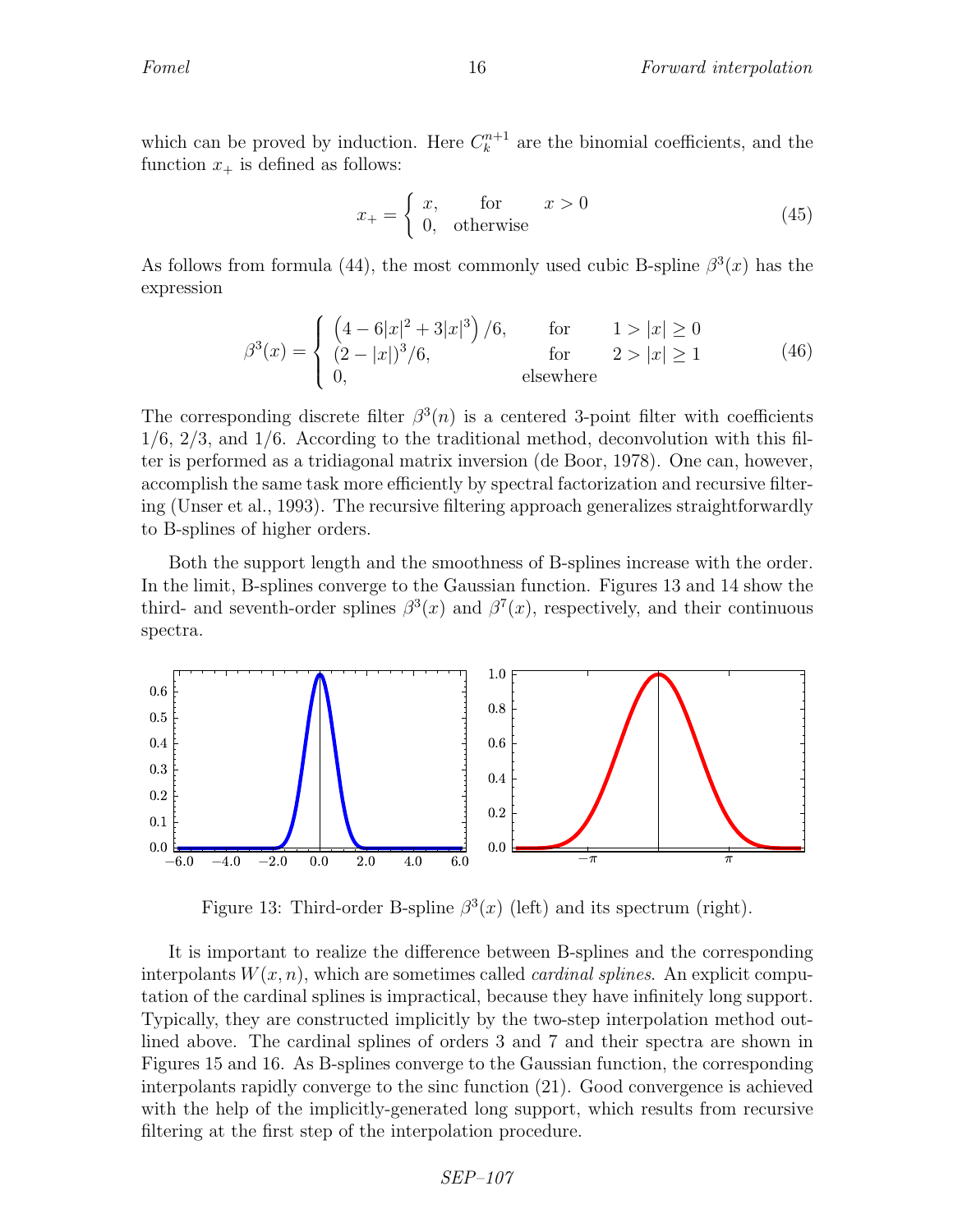

Figure 14: Seventh-order B-spline  $\beta^{7}(x)$  (left) and its spectrum (right).



Figure 15: Effective third-order B-spline interpolant (left) and its spectrum (right).



Figure 16: Effective seventh-order B-spline interpolant (left) and its spectrum (right).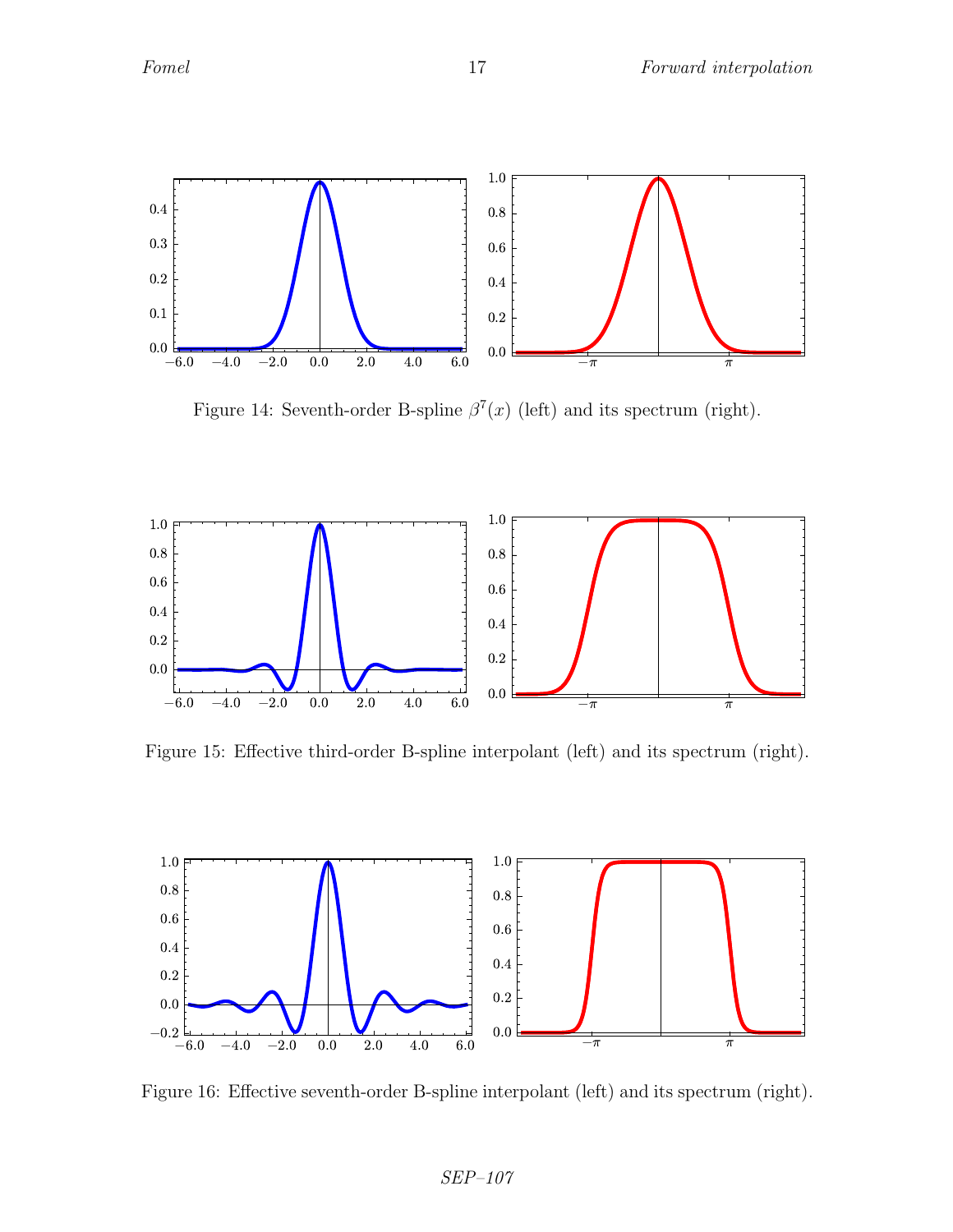In practice, the recursive filtering step adds only marginally to the total interpolation cost. Therefore, an  $n$ -th order B-spline interpolation is comparable in cost with any other method that uses an  $(n+1)$ -point interpolant. The comparison in accuracy usually turns out in favor of B-splines. Figures 17 and 18 compare interpolation errors of B-splines and other similar-cost methods on the example from Figure 4.

Figure 17: Interpolation error of the cubic-convolution interpolant (dashed line) compared to that of the third-order B-spline (solid line).

Figure 18: Interpolation error of the 8-point windowed sinc interpolant (dashed line) compared to that of the seventh-order B-spline (solid line).

Cubic Convolution vs Spline-4  $0.01$ 0.005  $\circ$  $-0.01 - 0.005$  $10$  $20^{\circ}$  $30^{\circ}$  $40$  $50$  $60$  $70$  $Sinc-8$  vs  $Spline-8$ 0.001  $-0.001$  $-0.002$  $10$  $20^{\circ}$  $30^{\circ}$  $40$  $50$  $6^{\circ}$  $70^{\circ}$ 

Similarly to the comparison in Figures 9 and 10, we can also compare the discrete responses of B-spline interpolation with those of other methods. The right plots in Figures 19 and 20 show that the discrete spectra of the effective B-spline interpolants are genuinely flat at low frequencies and wider than those of the competitive methods. Although the B-spline responses are infinitely long because of the recursive filtering step, they exhibit a fast amplitude decay.

## 2-D example

For completeness, I include a 2-D forward interpolation example. Figure 21 shows a 2-D analog of the function in Figure 4 and its coarsely-sampled version.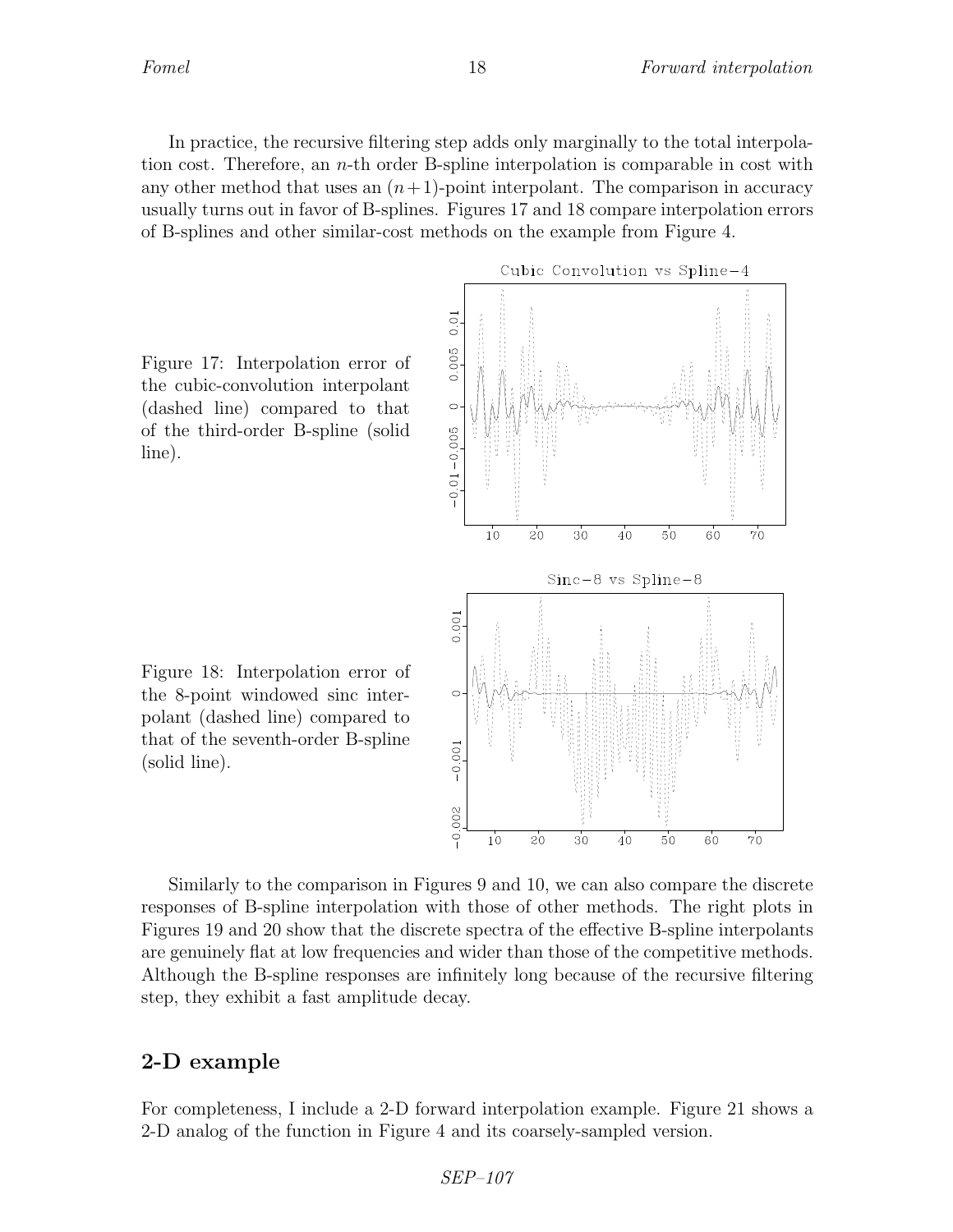Spectrum



Ideal

Decimated

Figure 21: Two-dimensional test function (left) and its coarsely sampled version (right).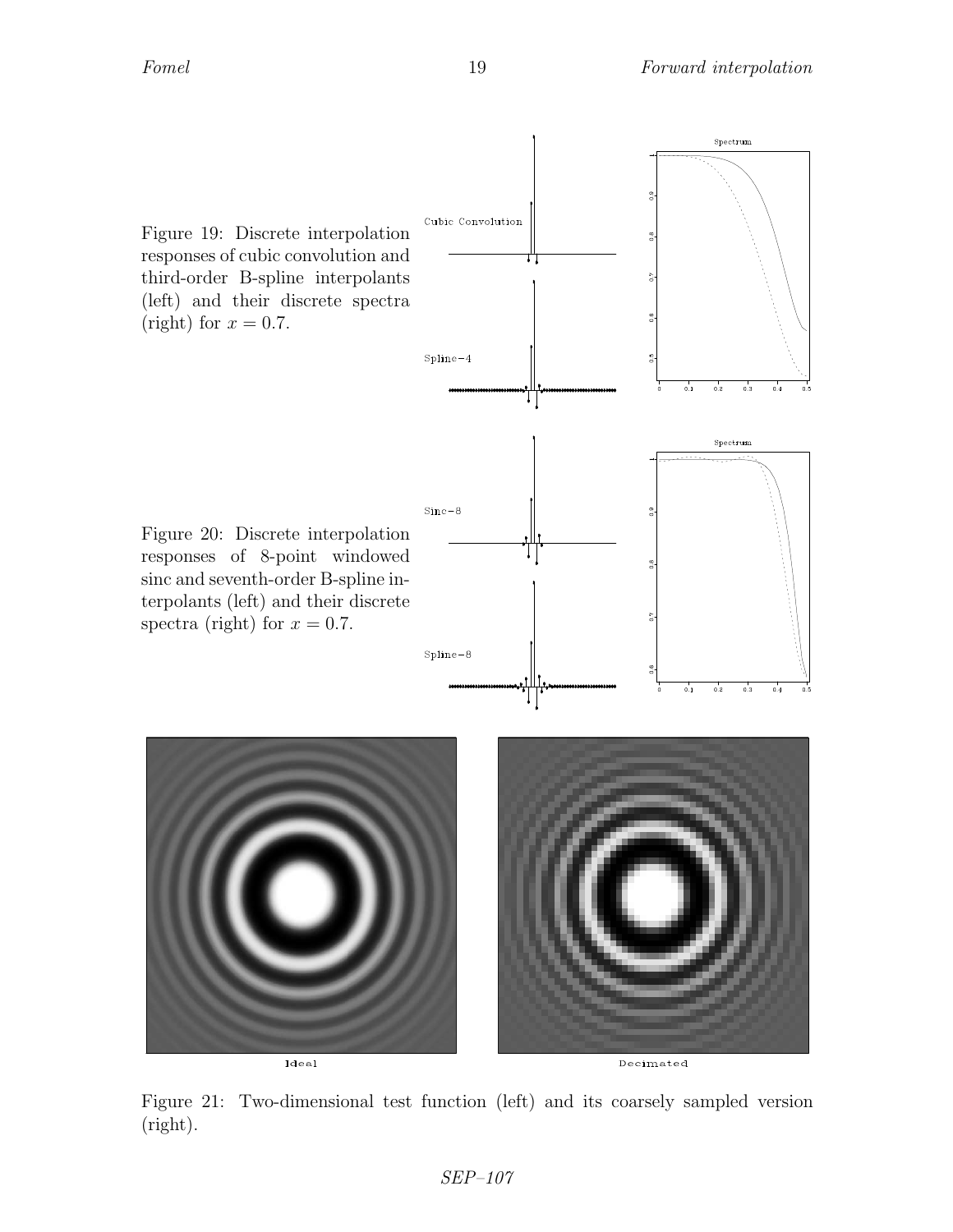Figure 22 compares the errors of the 2-D nearest neighbor and 2-D linear (bi-linear) interpolation. Switching to bi-linear interpolation shows a significant improvement, but the error level is still relatively high. As shown in Figures 23 and 24, B-spline interpolation again outperforms other methods with comparable cost. In all cases, I constructed 2-D interpolants by orthogonal splitting. Although the splitting method reduces computational overhead, the main cost factor is the total interpolant size, which is squared when the interpolation goes from one to two dimensions.



Figure 22: 2-D Interpolation errors of nearest neighbor interpolation (left) and linear interpolation (right). The top graphs show 1-D slices through the center of the image. Bi-linear interpolation exhibits smaller error and therefore is more accurate.

## Beyond B-splines

It is not too difficult to construct a convolutional basis with more accurate interpolation properties than those of B-splines, for example by sacrificing the function smoothness. The following piece-wise cubic function has a lower smoothness than  $\beta^{3}(x)$  in equation (46) but slightly better interpolation behavior:

$$
\mu^{3}(x) = \begin{cases}\n\left(10 - 13|x|^{2} + 6|x|^{3}\right) / 16, & \text{for} & 1 > |x| \ge 0 \\
(2 - |x|)^{2}(5 - 2|x|) / 16, & \text{for} & 2 > |x| \ge 1 \\
0, & \text{elsewhere}\n\end{cases}
$$
\n(47)

Blu et al. (1998) have developed a general approach for constructing non-smooth piece-wise functions with optimal interpolation properties. However, the gain in accuracy is often negligible in practice. In the rest of the dissertation, I use the classic and better tested B-spline method.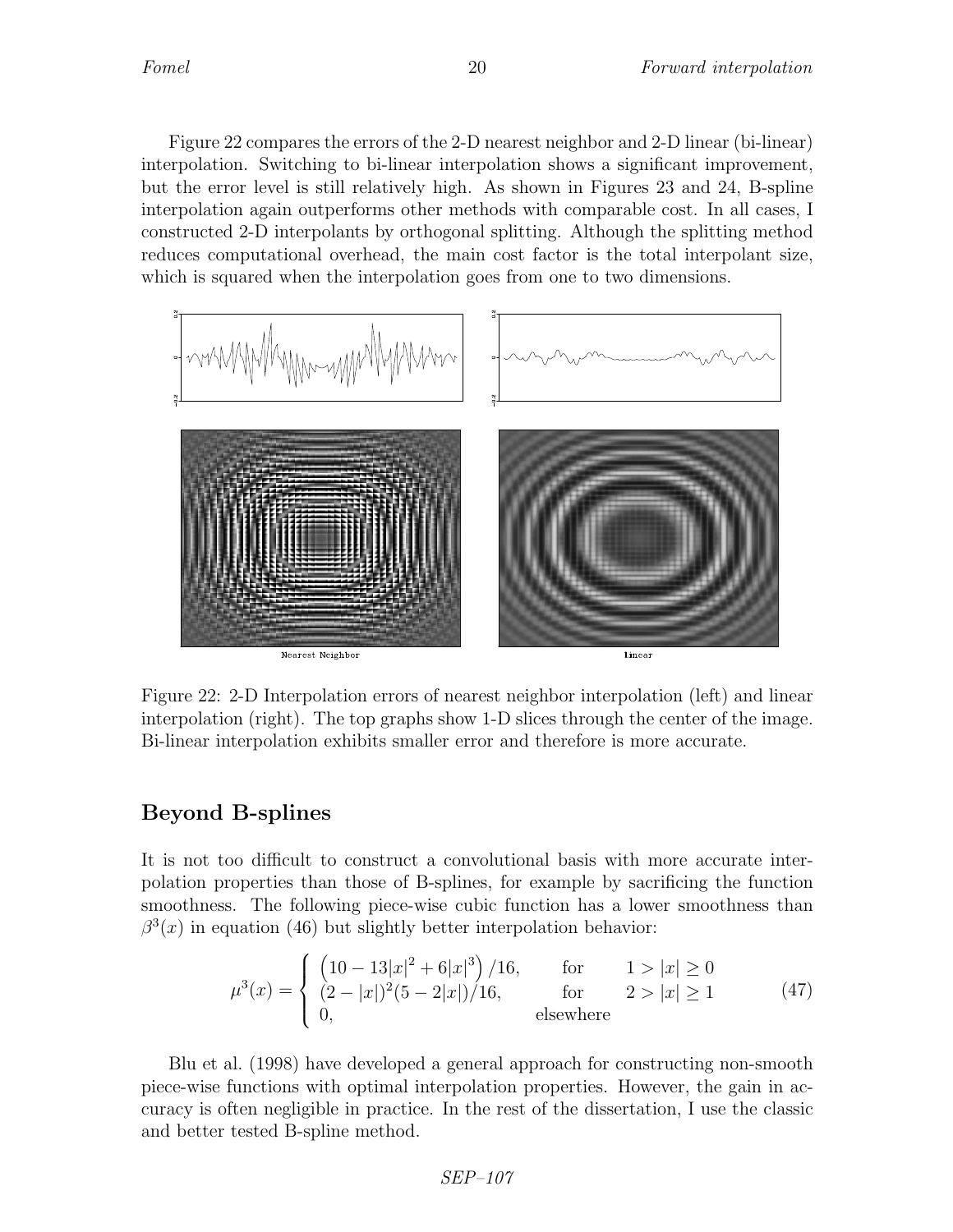

Figure 23: 2-D Interpolation errors of cubic convolution interpolation (left) and thirdorder B-spline interpolation (right). The top graphs show 1-D slices through the center of the image. B-spline interpolation exhibits smaller error and therefore is more accurate.



Figure 24: 2-D Interpolation errors of 8-point windowed sinc interpolation (left) and seventh-order B-spline interpolation (right). The top graphs show 1-D slices through the center of the images. B-spline interpolation exhibits smaller error and therefore is more accurate.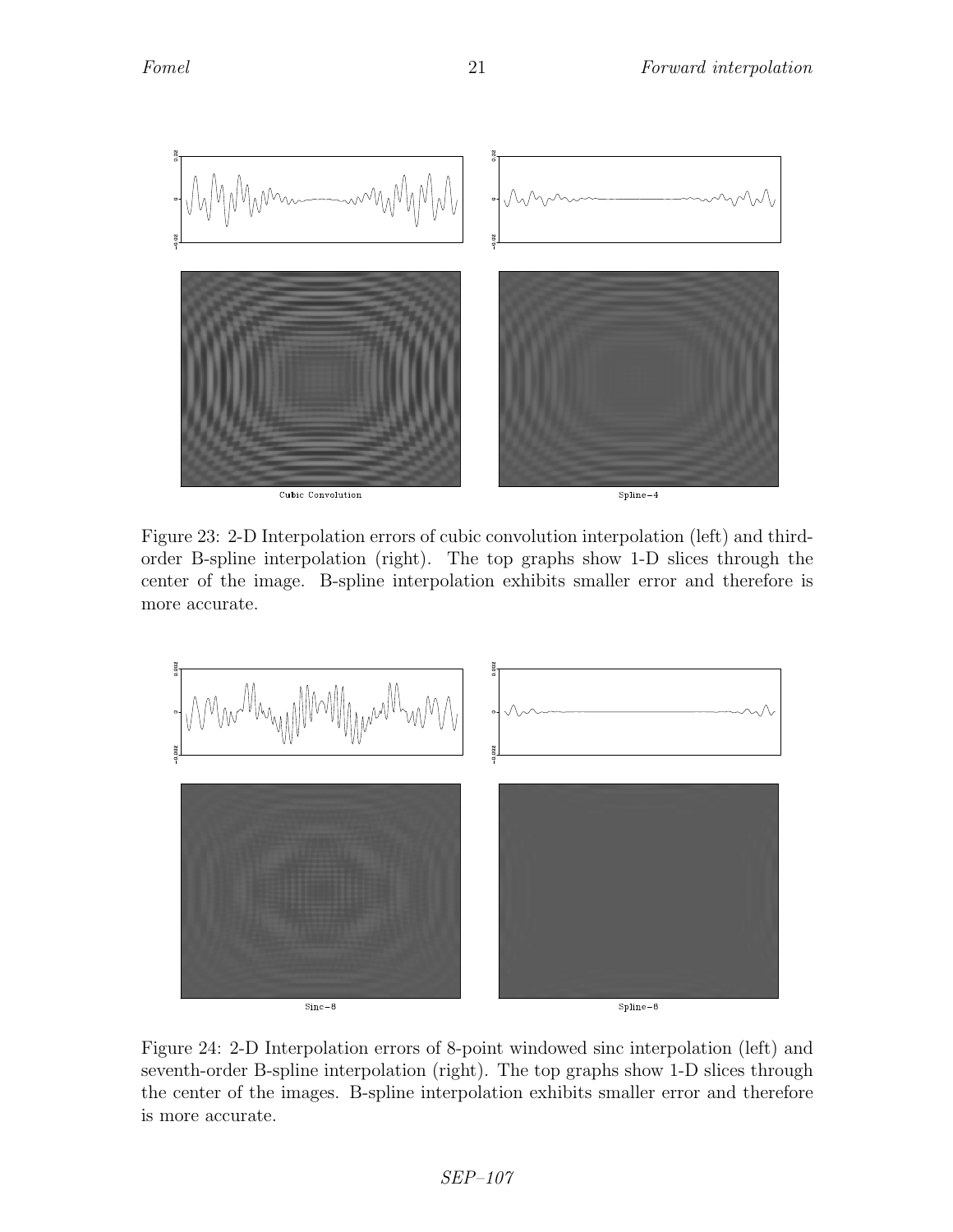# SEISMIC APPLICATIONS OF FORWARD INTERPOLATION

For completeness, I conclude this section with two simple examples of forward interpolation in seismic data processing. Figure 25 shows a 3-D impulse response of Stolt migration (Stolt, 1978), computed by using 2-point linear interpolation and 8-point B-spline interpolation. As noted by Ronen (1982) and Harlan (1982), inaccurate interpolation may lead to spurious artifact events in Stolt-migrated images. Indeed, we see several artifacts in the image with linear interpolation (the left plots in Figure 25). The artifacts are removed if we use a more accurate interpolation method (the right plots in Figure 25).



Figure 25: Stolt-migration impulse response. Left: using linear interpolation. Right: using seventh-order B-spline interpolation. Migration artifacts are removed by a more accurate forward interpolation method.

Another simple example is the radial trace transform (Ottolini, 1982). Figure 26 shows a land shot gather contaminated by nearly radial ground-roll. As discussed by Claerbout (1983), Henley (1999, 2000), and Brown and Claerbout (2000a,b), one can effectively eliminate ground-roll noise by applying a radial trace transform followed by high-pass filtering and the inverse radial transform. Figure 27 shows the result of the forward radial transform of the shot gather in Figure 26 in the radial band of the ground-roll noise and the transform error after we go back to the original domain. Comparing the results of using linear and third-order B-spline interpolation, we see once again that the transform artifacts are removed with a more accurate interpolation scheme.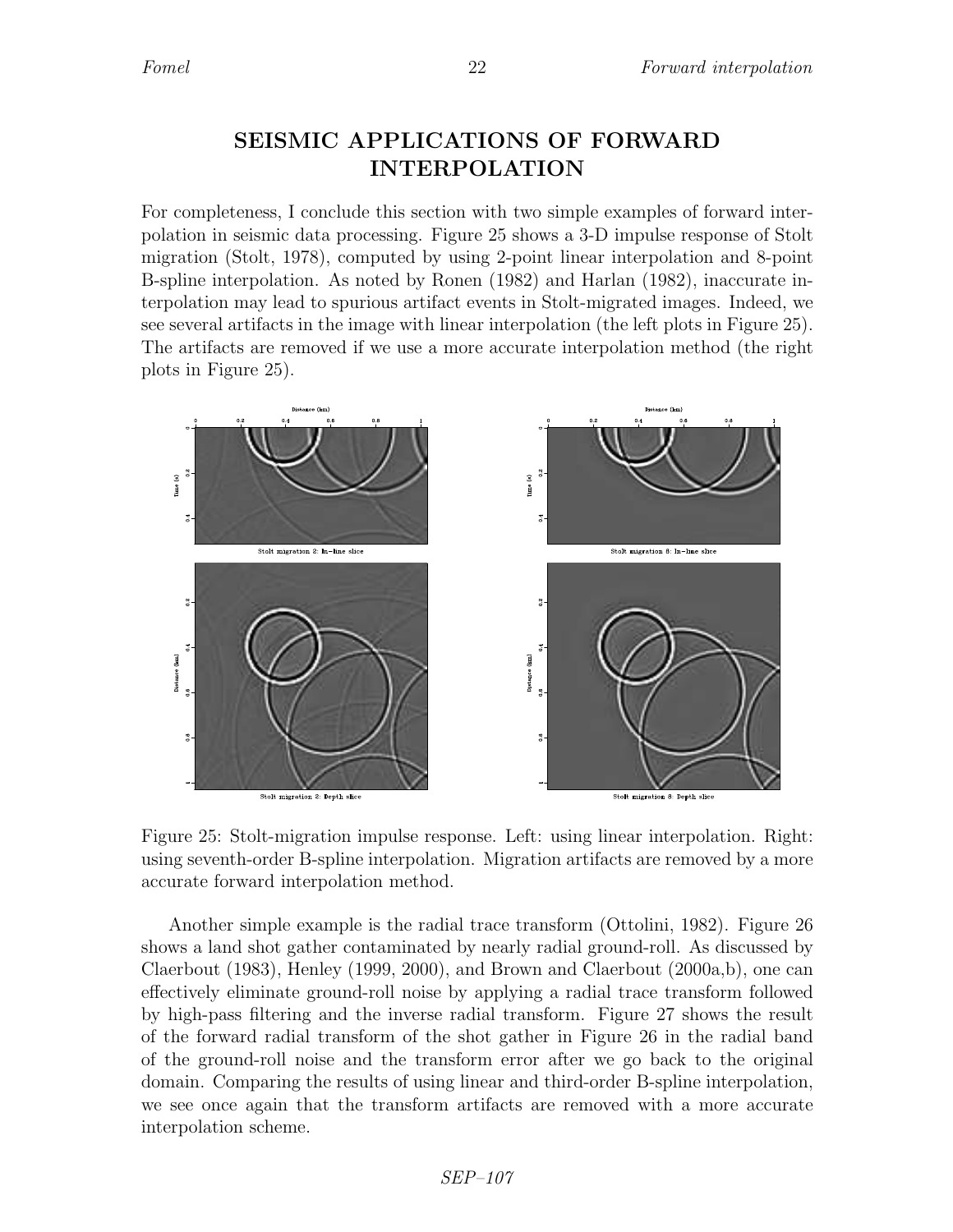

Figure 26: Ground-rollcontaminated shot gather used in a radial transform test



Figure 27: Radial trace transform results. Top: radial trace domain. Bottom: residual error after the inverse transform. The error should be zero in a radial band from 0 to 0.65 km/s radial velocity. Left: using linear interpolation. Right: using third-order B-spline interpolation.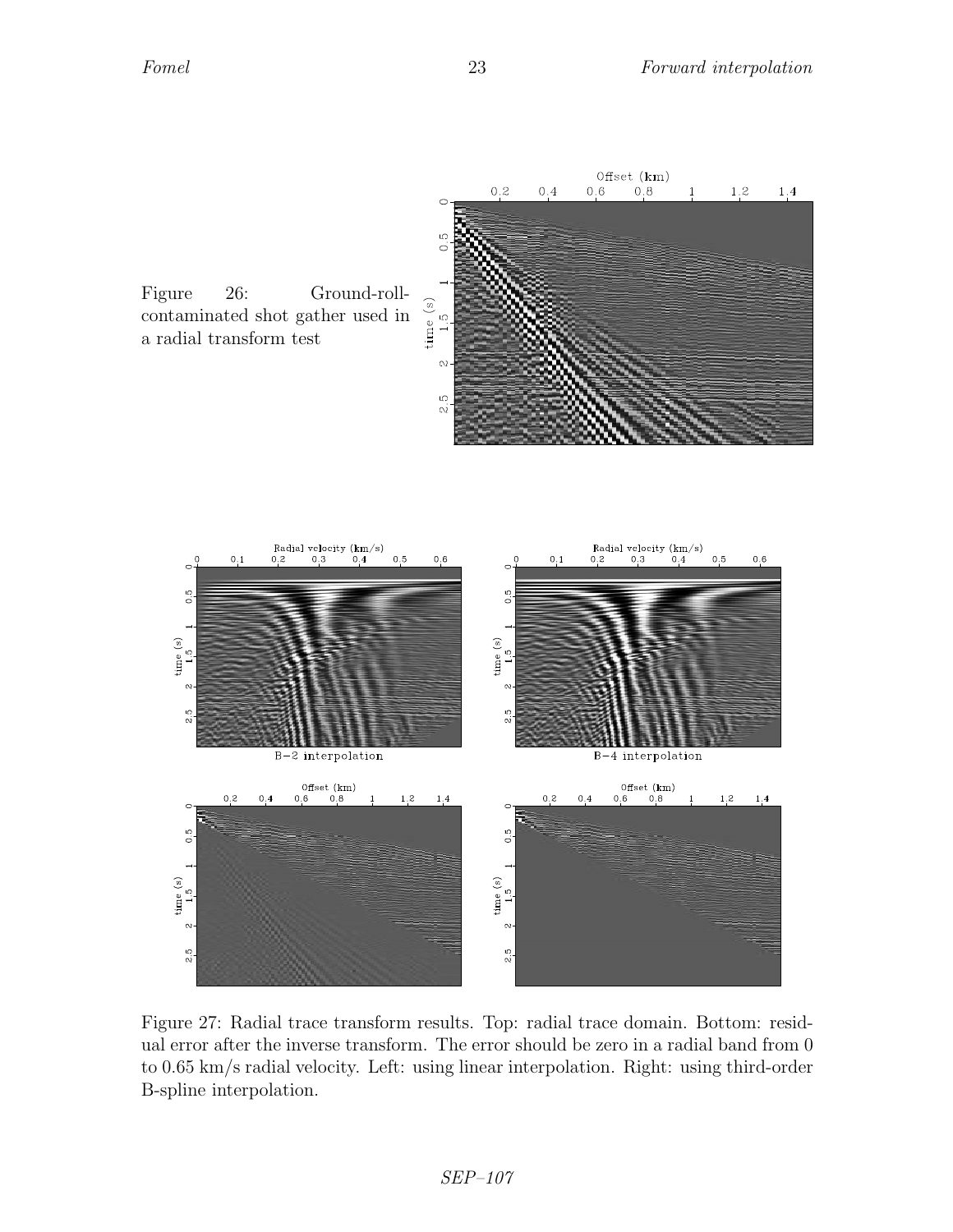### ACKNOWLEDGMENTS

A short conversation with Dave Hale led me to a better understanding of different forward interpolation methods. Tamas Nemeth helped me better understand the general interpolation theory.

### REFERENCES

- Biondi, B., S. Fomel, and N. Chemingui, 1996, Azimuth moveout for 3-D prestack imaging, in SEP-93: Stanford Exploration Project, 15–44.
	- $-$ , 1998, Azimuth moveout for 3-D prestack imaging: Geophysics, 63, 574–588.
- Blu, T., P. Thévenaz, and M. Unser, 1998, Minimum support interpolators with optimum approximation properties, in Proc. IEEE Int. Conf. Image Processing, Chicago, IL, USA, October 4 -7: IEEE, 242–245.
- Brown, M., and J. Claerbout, 2000a, Ground roll and the Radial Trace Transform revisited, in SEP-103: Stanford Exploration Project, 219–237.

——–, 2000b, A pseudo-unitary implementation of the radial trace transform: 70th Ann. Internat. Mtg, Soc. of Expl. Geophys., 2115–2118.

Claerbout, J. F., 1983, Ground roll and radial traces, in SEP-35: Stanford Exploration Project, 43–54.

——–, 1992, Earth Soundings Analysis: Processing Versus Inversion: Blackwell Scientific Publications.

Daubechies, I., 1992, Ten lectures on wavelets: SIAM.

de Boor, C., 1978, A practical guide to splines: Springer-Verlag.

Fomel, S., 1996, Stacking operators: Adjoint versus asymptotic inverse, in SEP-92: Stanford Exploration Project, 267–292.

Fomel, S., and B. Biondi, 1995, The time and space formulation of azimuth moveout, in SEP-84: Stanford Exploration Project, 25–38.

Garcia, A. G., 2000, Orthogonal sampling formulas: A unified approach: SIAM Review, 42, 499–512.

- Hale, I. D., 1980, Resampling irregularly sampled data, in SEP-25: Stanford Exploration Project, 39–58.
- Harlan, W. S., 1982, Avoiding interpolation artifacts in Stolt migration, in SEP-30: Stanford Exploration Project, 103–110.
- Henley, D., 1999, The radial trace transform: An effective domain for coherent noise attenuation and wavefield separation: 69th Ann. Internat. Mtg, Soc. of Expl. Geophys., 1204–1207.
- ——–, 2000, Wavefield separation and other useful applications in the radial trace domain: 70th Ann. Internat. Mtg, Soc. of Expl. Geophys., 2111–2114.
- Kaiser, J. F., and R. W. Shafer, 1980, On the use of the I0-Sinh window for spectrum analysis: IEEE Trans. Acoustics, Speech and Signal Processing, ASSP-28(1), 105. Karrenbach, M., 1995, Elastic tensor wave fields: PhD thesis, Stanford University.
- Keys, R. G., 1981, Cubic convolution interpolation for digital image processing: IEEE Trans. Acoust., Speech, Signal Process., ASSP-29, 1153–1160.